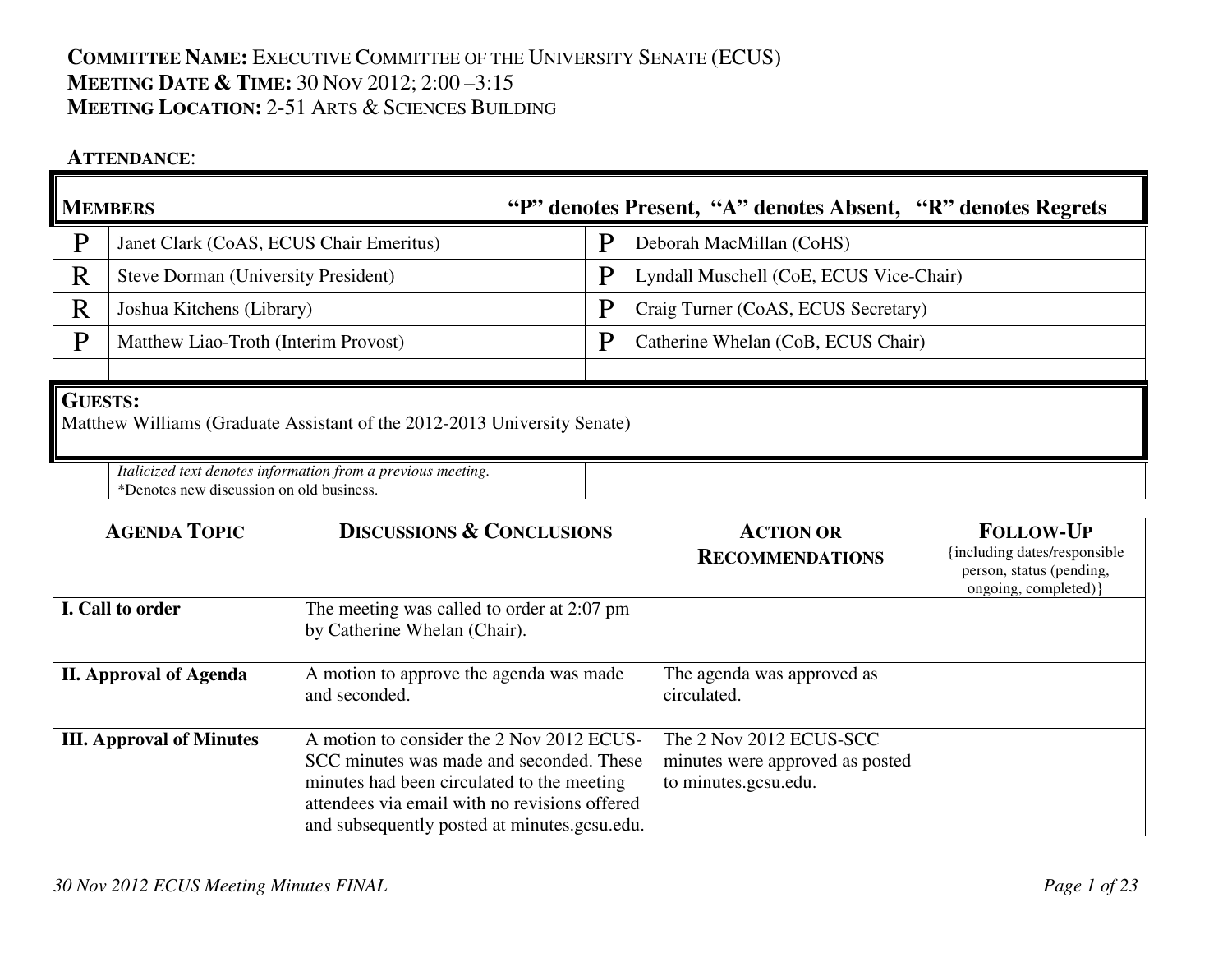| <b>IV. Reports</b>        |                                              |
|---------------------------|----------------------------------------------|
| <b>President's Report</b> | As President Dorman had extended regrets     |
|                           | and was unable to attend this meeting, there |
| <b>Steve Dorman</b>       | was no President's Report.                   |
| <b>Provost's Report</b>   | <b>Consolidations</b>                        |
|                           | a. The Center for Excellence in              |
| <b>Matthew Liao-Troth</b> | Teaching and Learning (CETL) and             |
|                           | the Center for Engaged Learning              |
|                           | (CEL) will be consolidated effective         |
|                           | 1 June 2012 with Dr. Steven Jones to         |
|                           | serve as Director of this consolidated       |
|                           | unit. The name for this consolidated         |
|                           | unit is yet to be determined.                |
|                           | b. Institutional information technology      |
|                           | services scattered across different          |
|                           | units of Academic Affairs are in the         |
|                           | process of consolidating into                |
|                           | Information Technology (IT) for              |
|                           | efficiency and improving the quality         |
|                           | of IT services on campus.                    |
|                           | <b>Seeking Feedback</b><br>2.                |
|                           | a. Summer Academic Calendar: The             |
|                           | academic deans are proposing a new           |
|                           | calendar for delivering courses              |
|                           | during the summer session and                |
|                           | proposing the new calendar take              |
|                           | effect beginning as early as Summer          |
|                           | 2014. The idea is to make all three          |
|                           | sessions (May, June, July) uniform           |
|                           | in length. The details of this proposal      |
|                           | were not available in writing, yet           |
|                           | should be codified in time for               |
|                           | consideration and possible steering          |
|                           | to a committee at the 7 Dec 2012             |
|                           | meeting of the Executive Committee           |
|                           | with Standing Committee Chairs.              |
|                           | b. Midterm Grades: A proposal from           |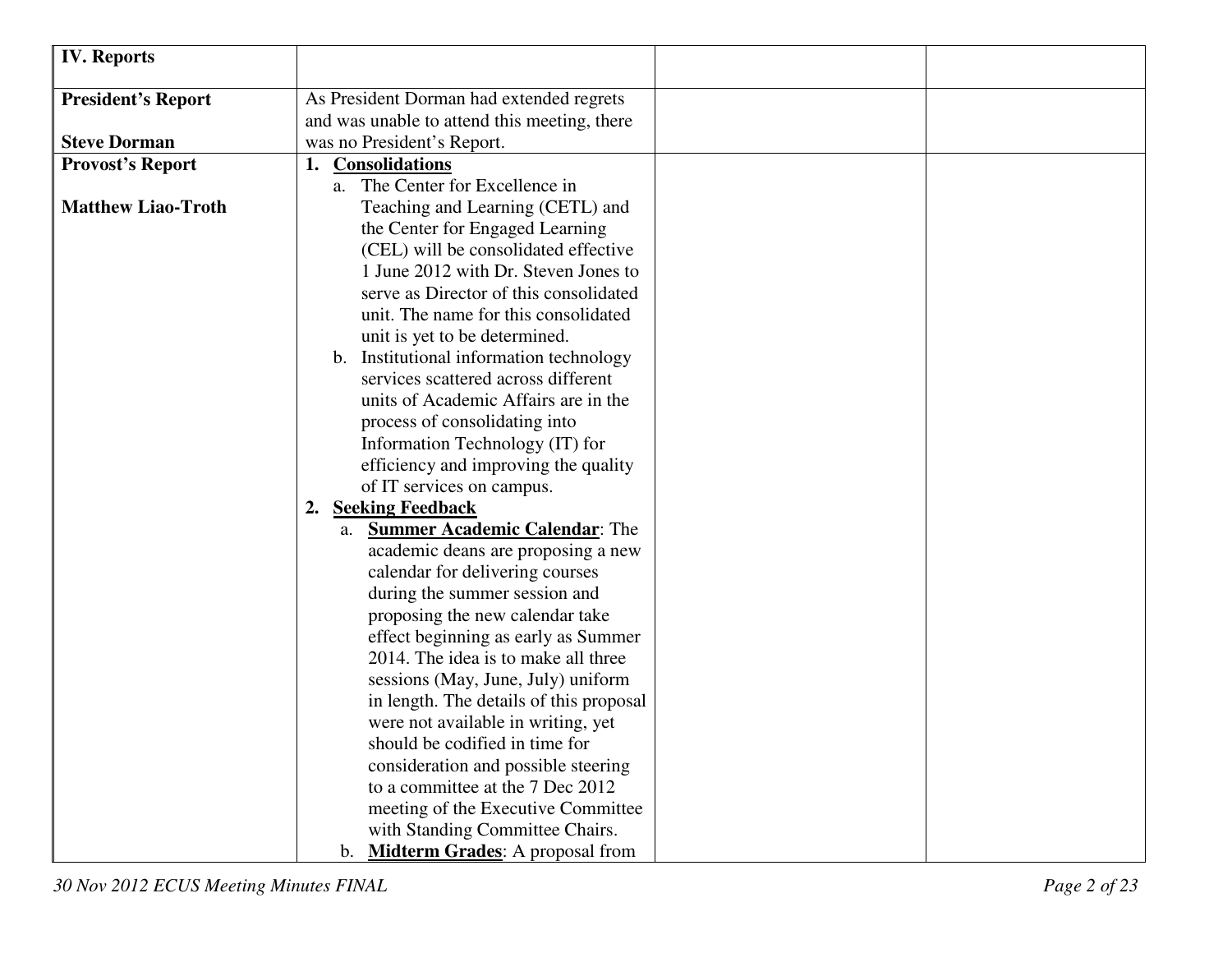|                                 | Mike Augustine of the Center for                |                                     |                             |
|---------------------------------|-------------------------------------------------|-------------------------------------|-----------------------------|
|                                 | <b>Student Success regarding midterm</b>        |                                     |                             |
|                                 | grades was received. This proposal              |                                     |                             |
|                                 | is attached as a supporting document            |                                     |                             |
|                                 |                                                 |                                     |                             |
|                                 | and will be considered for possible             |                                     |                             |
|                                 | steering to a committee at the 7 Dec            |                                     |                             |
|                                 | 2012 meeting of the Executive                   |                                     |                             |
|                                 | Committee with Standing                         |                                     |                             |
|                                 | Committee Chairs.                               |                                     |                             |
|                                 | 3. Presidential Scholars The presidential       |                                     |                             |
|                                 | scholars have been on campus yesterday          |                                     |                             |
|                                 | (29 Nov 2012) and today (30 Nov 2012)           |                                     |                             |
|                                 | competing for presidential scholarships.        |                                     |                             |
| <b>V.</b> Information Items     |                                                 |                                     |                             |
| Actions/Recommendations         |                                                 |                                     |                             |
|                                 |                                                 |                                     |                             |
|                                 | There were no information items on the          |                                     |                             |
|                                 | agenda of the 30 Nov 2012 ECUS meeting.         |                                     |                             |
| <b>VI. Unfinished Business</b>  |                                                 |                                     |                             |
| <b>Review of Action &amp;</b>   |                                                 |                                     |                             |
| <b>Recommendations, Provide</b> |                                                 |                                     |                             |
| updates (if any) to Follow-up   |                                                 |                                     |                             |
|                                 |                                                 |                                     |                             |
| <b>Broadcasting University</b>  | 28 Sep 2012:                                    | 28 Sep 2012:                        | 28 Sep 2012:                |
| <b>Senate Meetings</b>          | The exploration of feasibility and desirability | There was general agreement         | 1. Catherine Whelan will    |
|                                 | of making the viewing of a live broadcast of    | that                                | consult with university     |
|                                 | meetings of the University Senate available     | <i>implementation of this</i><br>a) | television personnel to     |
|                                 | to the university community and requiring       | broadcasting should be              | inform deliberation.        |
|                                 | authentication (with the existing CAS ID and    | contingent upon approval            | Josh Kitchens will<br>2.    |
|                                 | password if possible) to view these meetings    | by the University Senate.           | consult with IDEAS          |
|                                 | was proposed for consideration.                 | more details regarding<br>b)        | personnel to inform         |
|                                 |                                                 | implementation feasibility          | this deliberation.          |
|                                 | 05 Oct 2012:                                    | were necessary before               | Catherine Whelan will<br>3. |
|                                 | Those present were provided a brief synopsis    | this proposal would be              | ensure that this topic      |
|                                 | of the issue (see above). Catherine Whelan      | ready for possible                  | is placed on the            |
|                                 | indicated she would continue to gather more     | presentation to the                 | tentative agenda of the     |
|                                 | information to facilitate future deliberation   | University Senate. and              | 5 Oct 2012 ECUS-            |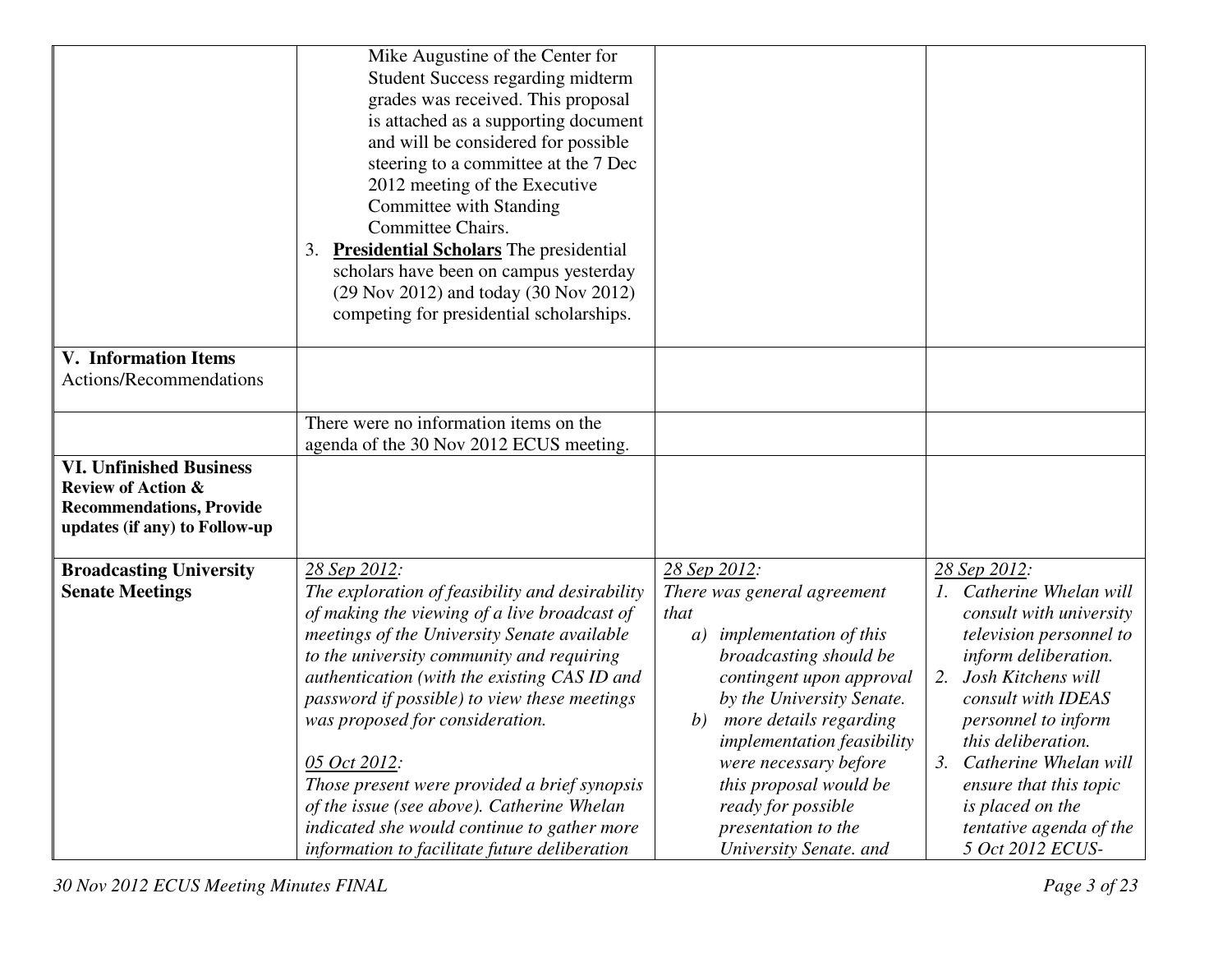| on this matter and invited all present to       | that designated members             | SCC meeting.                             |
|-------------------------------------------------|-------------------------------------|------------------------------------------|
| "have a think" on this matter prior to the      | of the Executive                    |                                          |
| next ECUS-SCC meeting.                          | Committee should seek               | 05 Oct 2012                              |
|                                                 | this information                    | 1. Catherine Whelan will                 |
| 26 Oct 2012                                     | <b>Standing Committee</b><br>c)     | consult with university                  |
| 1. Josh Kitchens had consulted with Wesley      | Chairs should inform the            | television personnel to                  |
| Smith of IDEAS and Big Blue Button was          | conversation on this                | inform deliberation.                     |
| <i>identified as one possible tool to</i>       | matter and be consulted             | Josh Kitchens will<br>2.                 |
| implement broadcasting meetings.                | at the 5 Oct 2012 ECUS-             | consult with IDEAS                       |
| Debby MacMillan shared her experience<br>2.     | SCC meeting.                        | personnel to inform                      |
| with Collaborate noting its features and        |                                     | this deliberation.                       |
| in particular its automation in archiving       | 26 Oct 2012                         | Catherine Whelan will<br>3.              |
| the recording of a meeting.                     | 1. Josh Kitchens was asked to       | ensure that this topic                   |
| It was noted that there was a fee for the<br>3. | follow-up with appropriate          | is placed on the                         |
| license for Collaborate and the present         | <b>IDEAS</b> personnel on the       | tentative agenda of a                    |
| licensing agreement expired at the              | details of using Big Blue           | future ECUS or                           |
| conclusion of the academic year. In             | Button as a broadcasting tool.      | ECUS-SCC meeting.                        |
| contrast, there was no cost in using the        | Among the details might be          |                                          |
| Big Blue Button software at this time.          | remote participation,               | 26 Oct 2012                              |
| There was general agreement to explore          | microphone logistics, and the       | 1. Catherine Whelan did                  |
| the feasibility of the free option (Big Blue    | <i>automatic archiving that was</i> | consult with university                  |
| Button) before considering the tools for        | observed in the use of the          | television personnel to                  |
| broadcasting, like Collaborate, with            | Collaborate tool                    | inform deliberation.                     |
| associated costs including licensing.           |                                     | Josh Kitchens did<br>2.                  |
| The issue of remote participation was<br>4.     |                                     | consult with IDEAS                       |
| identified as a facet for consideration in      | 30 Nov 2012                         | personnel to inform                      |
| the continuing deliberation and selection       | 1. Catherine Whelan agreed to       | this deliberation.                       |
| of a tool for broadcasting. Pros and cons       | consult with appropriate            | $\mathfrak{Z}$ .<br>Catherine Whelan did |
| of remote participation and attendance          | University Television               | place this topic on the                  |
| by university senators were briefly             | personnel to gather                 | tentative agenda of the                  |
| discussed with no clear committee               | information on the cost and         | 26 Oct 2012 ECUS                         |
| consensus for or against remote                 | feasibility of broadcasting         | meeting.                                 |
| <i>participation.</i>                           | meetings of the University          | 4. Josh Kitchens will                    |
| 5. After additional conversation, there was     | Senate.                             | continue to consult                      |
| general agreement to consider only audio        |                                     | with IDEAS personnel                     |
| in the broadcasting (and not video).            |                                     | for more information                     |
| From the experience of those in                 |                                     | about Big Blue Button                    |
| attendance, the collecting of audio at          |                                     | (remote participation,                   |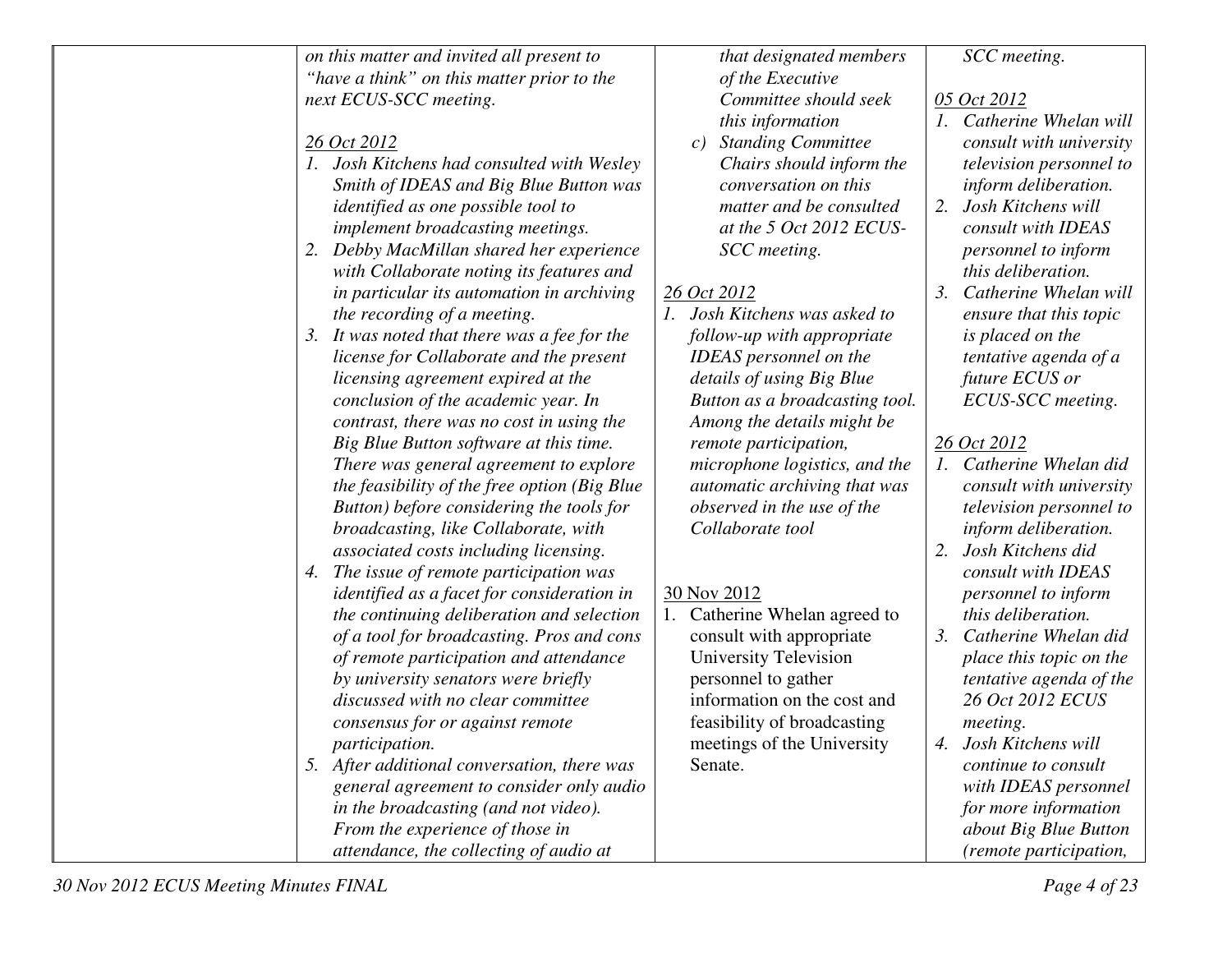| meetings was typically accomplished by       | microphone logistics,       |
|----------------------------------------------|-----------------------------|
| having a microphone for the presenters       | <i>automatic archiving,</i> |
| and a second microphone for                  | etc.) to inform this        |
| commentary and participation from the        | deliberation.               |
| floor.                                       | 5.<br>Catherine Whelan      |
| 6. There was general agreement that more     | will ensure that this       |
| detailed information was needed on this      | item is placed on the       |
| matter before making a commitment to         | tentative agenda of the     |
| the implementation of the broadcasting.      | 2 Nov 2012 ECUS-            |
|                                              | SCC meeting.                |
| 02 Nov 2012                                  |                             |
| Recently the proposal is for audio only with | 30 Nov 2012                 |
| no video. Feedback from those present        | 1. Catherine Whelan did     |
| (ECUS and SCC) was invited and welcomed      | place this item on the      |
| by email. No particular feedback was offered | agenda of the 02 Nov        |
| at this meeting.                             | 2012 ECUS-SCC               |
|                                              | meeting and also on         |
| 30 Nov 2012                                  | the agenda of the 30        |
| Conversation points included:                | Nov 2012 ECUS               |
| 1. Consultations with faculty colleagues at  | meeting.                    |
| college meetings by some members of          | 2. Catherine Whelan will    |
| the Executive Committee had identified       | consult with                |
| only a pair of faculty members who had       | appropriate University      |
| explicitly indicated an interest in viewing  | Television personnel        |
| broadcasts of meetings of the University     | to inform the ongoing       |
| Senate. Some concern was expressed of        | deliberation on             |
| arranging for broadcasts if no anticipated   | broadcasting senate         |
| audience was identified.                     | meetings.                   |
| 2. There was another viewpoint expressed     | 3. Catherine Whelan will    |
| by some members of the Executive             | ensure that this topic is   |
| Committee that if broadcasts were made       | placed on the tentative     |
| available – either live and/or in delayed    | agenda of a future          |
| form (such as a podcast perhaps) $-$ an      | <b>ECUS or ECUS-SCC</b>     |
| audience would emerge. It was noted that     | meeting.                    |
| there could be a counter to monitor the      |                             |
| number of times the broadcast / podcast      |                             |
| of each meeting was viewed and that          |                             |
| continuation of the broadcasts might be      |                             |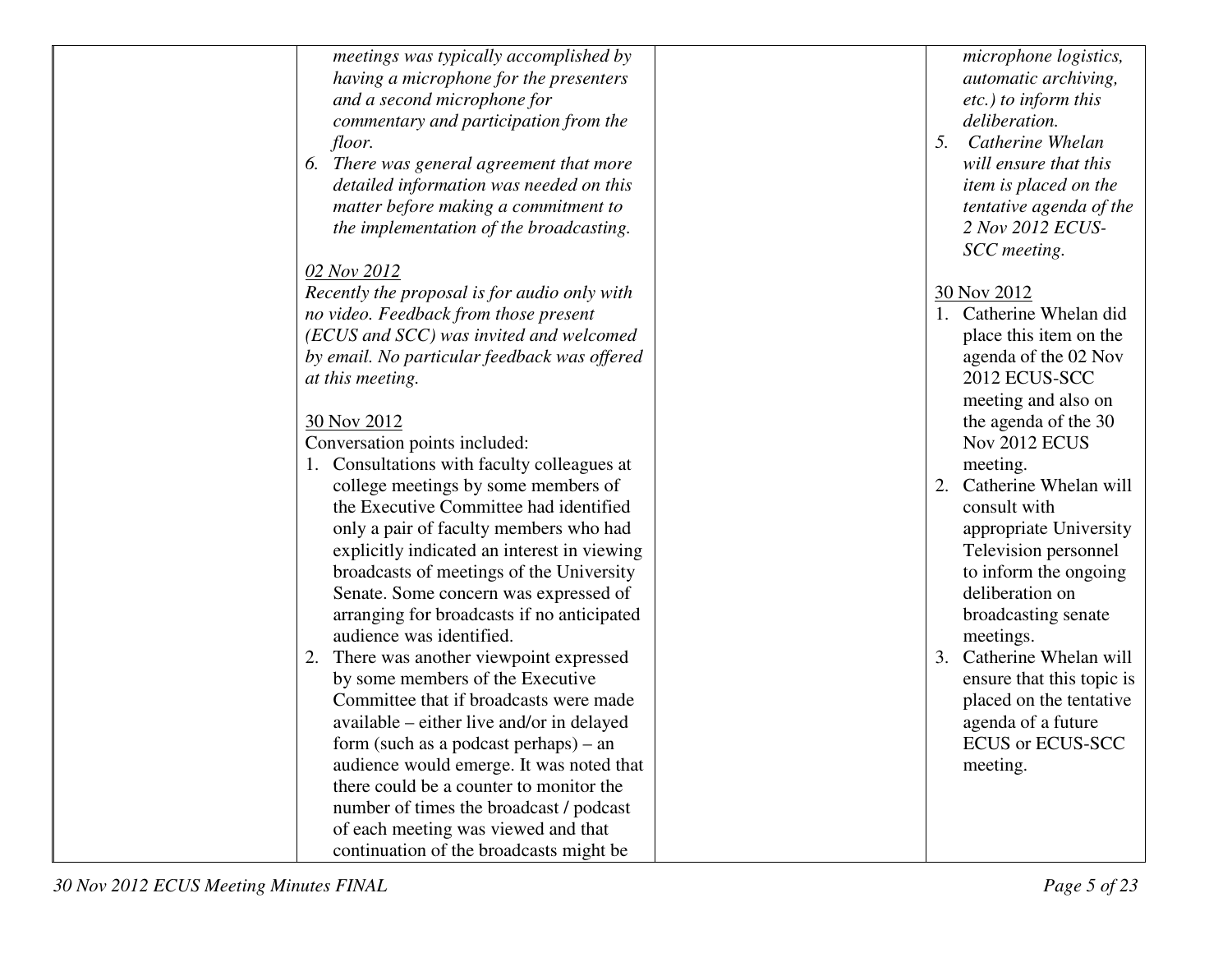|                                | linked to these access counts.                   |                               |                                |
|--------------------------------|--------------------------------------------------|-------------------------------|--------------------------------|
|                                | 3. There was general consensus by those          |                               |                                |
|                                | present to check into the feasibility and        |                               |                                |
|                                | expense of broadcasting meetings of the          |                               |                                |
|                                | university senate and to begin the               |                               |                                |
|                                |                                                  |                               |                                |
|                                | broadcasting as early as February 2013           |                               |                                |
|                                | (if feasible).                                   |                               |                                |
|                                | 4. There was a suggestion to consider audio      |                               |                                |
|                                | only broadcasting versus audio and video         |                               |                                |
|                                | broadcasting.                                    |                               |                                |
|                                | 5. Some members who were present                 |                               |                                |
|                                | conjectured that the viewers would likely        |                               |                                |
|                                | have primary interest in the reports from        |                               |                                |
|                                | the University President and Provost             |                               |                                |
| <b>Policies Procedures and</b> | 28 Sep 2012                                      | 26 Oct 2012                   | 28 Sep 2012                    |
| <b>Practices Manual (PPPM)</b> | Catherine Whelan indicated that she would        | The PPPM Motion (26 Oct 2012) | Catherine Whelan will          |
|                                | be meeting with Mike Digby to further talk       | was approved.                 | ensure that this topic is      |
|                                | about the PPPM and would have more               |                               | placed on the tentative        |
|                                | information to share after that meeting.         |                               | agenda of a future ECUS        |
|                                |                                                  |                               | or ECUS-SCC meeting.           |
|                                |                                                  |                               |                                |
|                                | 26 Oct 2012                                      |                               |                                |
|                                | 1. Catherine Whelan indicated that she had       |                               | 26 Oct 2012                    |
|                                | recently met with Dr. Mike Digby to              |                               | Catherine Whelan will          |
|                                | discuss the next steps on the PPPM.              |                               | inform Mike Digby of           |
|                                | 2. Mike Digby noted that he was charged to       |                               | <b>PPPM Motion (26 Oct</b>     |
|                                | edit and not to rewrite. He considered           |                               | 2012) authorizing him to       |
|                                | this aspect when formulating the                 |                               | <i>implement their jointly</i> |
|                                | proposed next steps (in item 3 below).           |                               | proposed next steps on the     |
|                                | Some of the next steps correspond to             |                               | PPPM.                          |
|                                | edits (editorial changes), others are            |                               |                                |
|                                | rewrites (content changes) that would            |                               |                                |
|                                | require a review by other university             |                               |                                |
|                                | personnel or committees.                         |                               |                                |
|                                | 3. As the new software to manage the             |                               |                                |
|                                | PPPM was now in place, Catherine                 |                               |                                |
|                                | Whelan and Mike Digby had agreed to              |                               |                                |
|                                | propose the following as next steps:             |                               |                                |
|                                |                                                  |                               |                                |
|                                | a. <b>Restructuring</b> : Modifying the existing |                               |                                |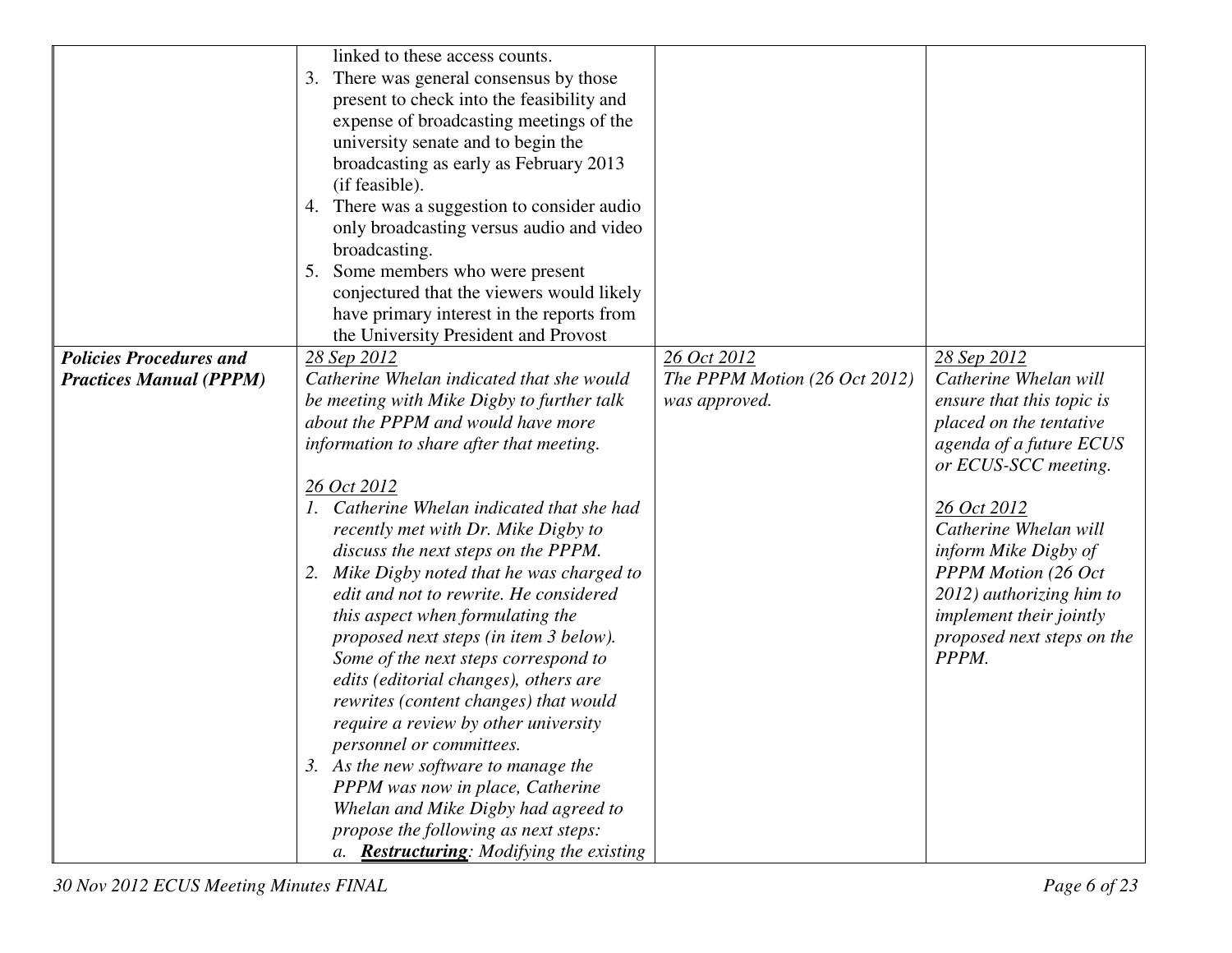| section titles to support better                                |  |
|-----------------------------------------------------------------|--|
| indexing and to make the PPPM more                              |  |
| user friendly with respect to the use                           |  |
| of the find / search function to locate                         |  |
| and identify existing policies,                                 |  |
| procedures, and practices.                                      |  |
| b. Reformatting Policy Statements:                              |  |
| Reformat the existing university                                |  |
| policies that are in the PPPM, as                               |  |
| necessary, to align with the current                            |  |
| standardized university policy format                           |  |
| template. The current and                                       |  |
| reformatted versions will be referred                           |  |
| to ECUS for steering to itself or other                         |  |
| individuals and committees for                                  |  |
| review. The review in this case would                           |  |
| be asking if the reformatting modifies                          |  |
| the intent of the language that                                 |  |
| articulates the policy statement and                            |  |
| its associated procedures (if such                              |  |
| procedures exist).                                              |  |
| <b>Identifying / Resolving Conflicts:</b> In<br>$\mathcal{C}$ . |  |
| some cases (such as Student Opinion                             |  |
| Surveys), there are multiple versions                           |  |
| of a policy statement that contain                              |  |
| conflicting information. In these                               |  |
| cases, the multiple versions will be                            |  |
| <i>identified, collated, and referred to</i>                    |  |
| ECUS for steering to the appropriate                            |  |
| individual or policy committee for                              |  |
| review and conflict resolution.                                 |  |
| d. Authorizing Procedure / Practice:                            |  |
| Some procedures and practices that                              |  |
| are included in the PPPM are dated                              |  |
| (inconsistent with perceived current                            |  |
| procedure and practice) and some do                             |  |
| not identify an individual (position)                           |  |
| responsible and authorized for their                            |  |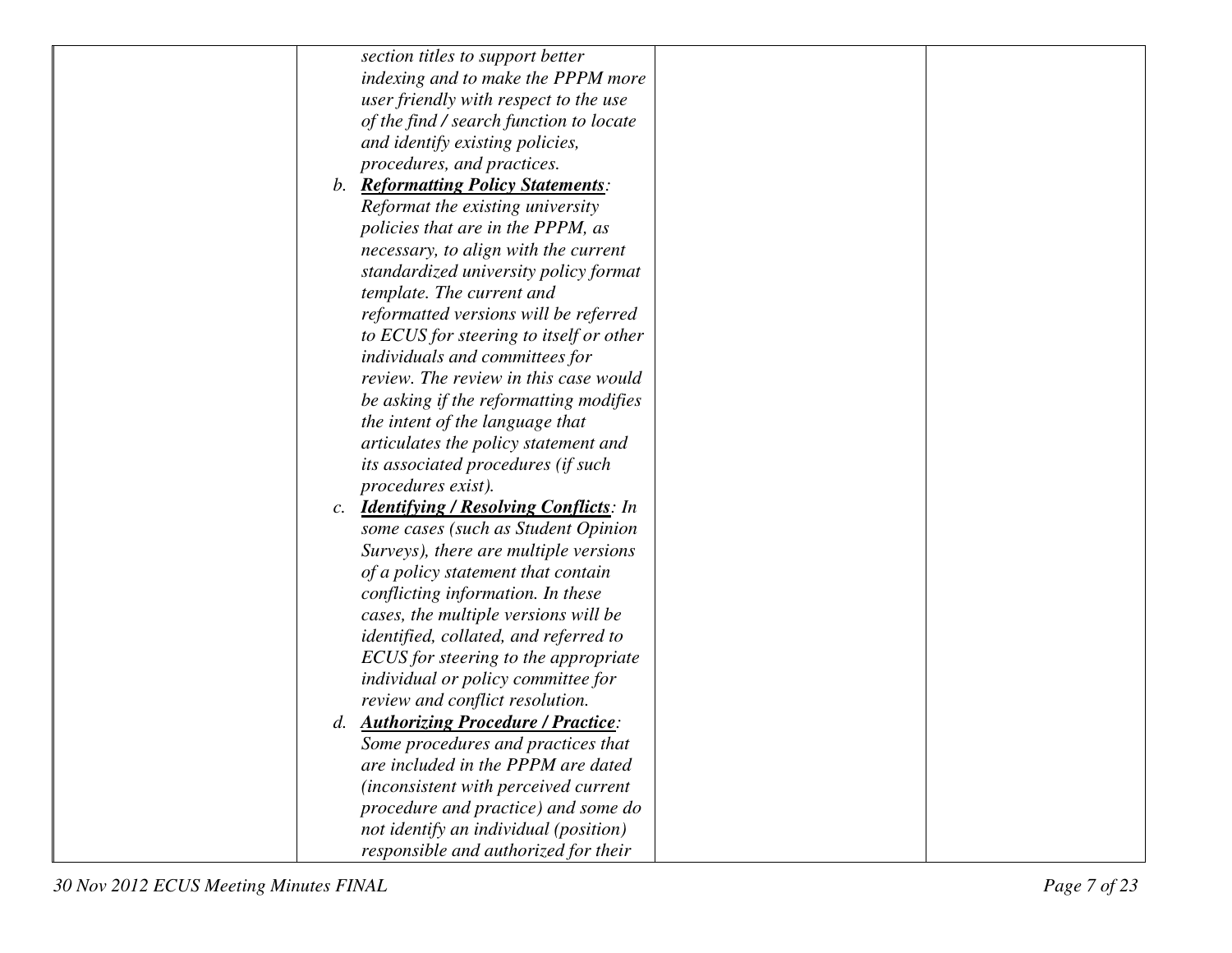| maintenance. Such practices and                            |
|------------------------------------------------------------|
| procedures will be identified and                          |
| referred to ECUS for steering to the                       |
| appropriate individual or committee                        |
| for review.                                                |
| 4. PPPM Motion (26 Oct 2012): A motion                     |
| To acknowledge the excellent work on the                   |
| PPPM by Dr. Mike Digby and authorize                       |
| him to take the proposed next steps, to                    |
| a. modify section titles to support better                 |
| indexing and facilitate the search/find                    |
| function of the PPPM                                       |
| b. coordinate the reformatting of                          |
| existing policy statements in the                          |
| PPPM, as necessary, to align them                          |
| with the current standardized                              |
| university policy format template and                      |
| refer the existing and reformatted                         |
| versions to ECUS for steering to itself                    |
| or other university personnel or                           |
| committees to review the reformatted                       |
| versions with respect to modification                      |
| (if any) to the intent of the language                     |
| articulating the policy statement or                       |
| its associated procedure (if such                          |
| procedures are present),                                   |
| <i>identify and collate conflicting</i><br>$\mathcal{C}$ . |
| versions of policies and refer these to                    |
| ECUS for steering to the appropriate                       |
| individual or policy committee for                         |
| review and conflict resolution. and                        |
| <i>identify the practices and procedures</i><br>d.         |
| that are either inconsistent with the                      |
| perceived current practice or                              |
| procedure and/or for which there is                        |
| no individual (position) responsible                       |
| and authorized for their maintenance                       |
| and refer these to ECUS for steering                       |
|                                                            |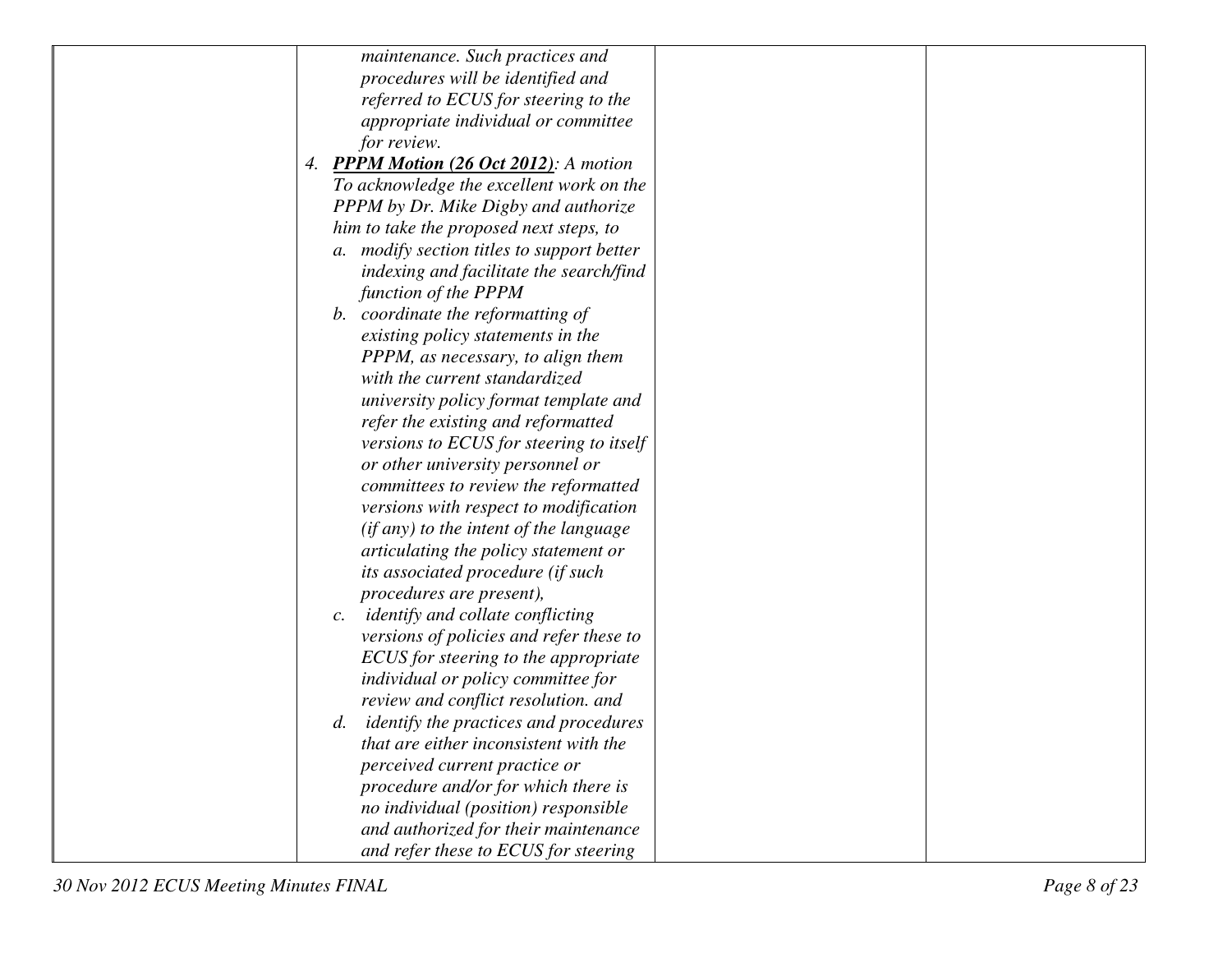|                                  | to appropriate individuals or                   |                                     |                             |
|----------------------------------|-------------------------------------------------|-------------------------------------|-----------------------------|
|                                  | committees for review                           |                                     |                             |
|                                  | was made and seconded.                          |                                     |                             |
|                                  | <b>Change Log:</b> Catherine Whelan noted<br>5. |                                     |                             |
|                                  |                                                 |                                     |                             |
|                                  | that Mike Digby is maintaining a Change         |                                     |                             |
|                                  | Log for the PPPM that will document the         |                                     |                             |
|                                  | editorial changes that he is making as          |                                     |                             |
|                                  | well as those changes that he is                |                                     |                             |
|                                  | proposing for consideration and review          |                                     |                             |
|                                  | by others.                                      |                                     |                             |
| <b>Emergencies</b> and           | 28 Sep 2012                                     | 28 Sep 2012                         | 28 Sep 2012                 |
| <b>Communication Channels in</b> | A proposal to explore the feasibility of        | There was general agreement to      | 1. President Dorman to      |
| <b>Classrooms</b>                | having communication channels available in      | seek additional information on      | provide updates on the      |
|                                  | classrooms was made. Such channels might        | this matter including existing best | possible use and            |
|                                  | facilitate contact of information technology    | practices.                          | feasibility of VOIP.        |
|                                  | assistance for projection systems or contact    |                                     | Catherine Whelan will       |
|                                  | of public safety in an emergency. Josh          |                                     | gather information to       |
|                                  | Kitchens noted that the Student Technology      |                                     | inform deliberation.        |
|                                  | Fee Committee was considering an intercom       |                                     | Catherine Whelan will<br>3. |
|                                  | system for classrooms in consultation with      |                                     | ensure that this topic      |
|                                  | Chief Information Officer Bob Orr. Other        |                                     | <i>is on the tentative</i>  |
|                                  | channel options were proposed including         |                                     | agenda of a future          |
|                                  | Voice Over Internet Protocol (VOIP) or          |                                     | <b>ECUS or ECUS-SCC</b>     |
|                                  | telephones. President Dorman indicated that     |                                     | <i>meeting.</i>             |
|                                  | exploration of the feasibility of VOIP as a     |                                     |                             |
|                                  | possible replacement for existing phone         |                                     | 05 Oct 2012                 |
|                                  | service as a cost-saving measure was in         |                                     | 1. President Dorman to      |
|                                  | progress. Catherine Whelan agreed to seek       |                                     | provide updates on the      |
|                                  | more information on this concern for the next   |                                     | possible use and            |
|                                  | meeting.                                        |                                     | feasibility of VOIP.        |
|                                  |                                                 |                                     | 2. Catherine Whelan will    |
|                                  | 05 Oct 2012                                     |                                     | gather information to       |
|                                  | Those present were provided a brief synopsis    |                                     | inform deliberation.        |
|                                  | of the issue (see above). Catherine Whelan      |                                     | 3. Catherine Whelan did     |
|                                  | indicated she would continue to gather more     |                                     | place this on the 05        |
|                                  | information to facilitate future deliberation   |                                     | Oct 2012 agenda and         |
|                                  | on this matter.                                 |                                     | will ensure that this       |
|                                  |                                                 |                                     | topic is on the             |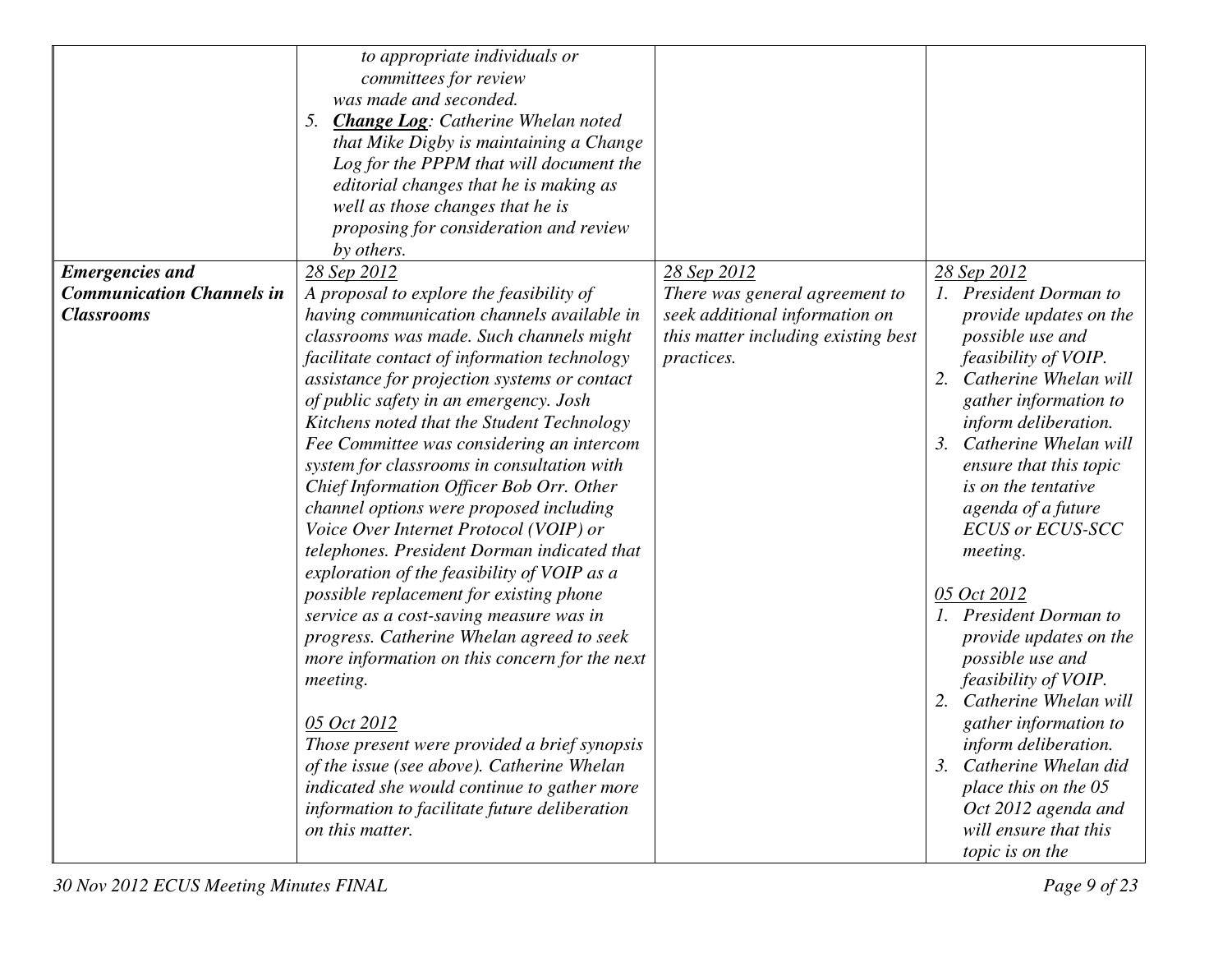|                                 |                                                |                                     | tentative agenda of a       |
|---------------------------------|------------------------------------------------|-------------------------------------|-----------------------------|
|                                 |                                                |                                     | future ECUS or              |
|                                 |                                                |                                     | ECUS-SCC meeting.           |
| <b>Faculty Development</b>      | 28 Sep 2012                                    | 28 Sep 2012                         | 28 Sep 2012                 |
| opportunities to assist faculty | Students with disabilities are increasingly    | There was general agreement to      | 1. Catherine Whelan will    |
| in working with Students        | common. Faculty training opportunities for     | seek additional information on      | gather information to       |
| with Disabilities               | dealing with the variety of disabilities, such | this matter including existing best | inform deliberation.        |
|                                 | as high functioning autism and Asperger's, is  | practices.                          | Catherine Whelan will<br>2. |
|                                 | desirable. This may be particularly relevant   |                                     | ensure that this topic      |
|                                 | if the disability could be disruptive to the   |                                     | <i>is on the tentative</i>  |
|                                 | classroom learning of other students.          |                                     | agenda of a future          |
|                                 |                                                |                                     | <b>ECUS or ECUS-SCC</b>     |
|                                 |                                                |                                     |                             |
|                                 | 05 Oct 2012                                    |                                     | meeting                     |
|                                 | Those present were provided a brief synopsis   |                                     |                             |
|                                 | of the issue (see above). Catherine Whelan     |                                     | 05 Oct and 26 Oct 2012      |
|                                 | indicated she would continue to gather more    |                                     | 1. Catherine Whelan will    |
|                                 | information to facilitate future deliberation  |                                     | gather information to       |
|                                 | on this matter.                                |                                     | inform deliberation.        |
|                                 |                                                |                                     | Catherine Whelan will<br>2. |
|                                 | 26 Oct 2012                                    |                                     | ensure that this topic      |
|                                 | Catherine Whelan indicated that she has        |                                     | <i>is on the tentative</i>  |
|                                 | been attempting to identify a time to consult  |                                     | agenda of a future          |
|                                 | with the appropriate Disability Services       |                                     | <b>ECUS or ECUS-SCC</b>     |
|                                 | personnel and anticipates finding time in the  |                                     | meeting.                    |
|                                 | week of $Oct$ 29 – Nov 2 to make this          |                                     |                             |
|                                 | consultation.                                  |                                     | 30 Nov 2012                 |
|                                 |                                                |                                     | Catherine Whelan did        |
|                                 | 02 Nov 2012                                    |                                     | place this item on the      |
|                                 | Catherine Whelan is scheduled to meet with     |                                     | agenda of the 02 Nov        |
|                                 | Katy Washington, Director of Disability        |                                     | 2012 ECUS-SCC meeting       |
|                                 | Services, to discuss the professional          |                                     | and also on the agenda of   |
|                                 | development opportunities for faculty in this  |                                     | the 30 Nov 2012 ECUS        |
|                                 | area. More information will be shared as it    |                                     | meeting.                    |
|                                 | becomes available.                             |                                     |                             |
|                                 | 30 Nov 2012                                    |                                     |                             |
|                                 | Catherine Whelan met with Katy                 |                                     |                             |
|                                 | Washington, Director of Disability Services,   |                                     |                             |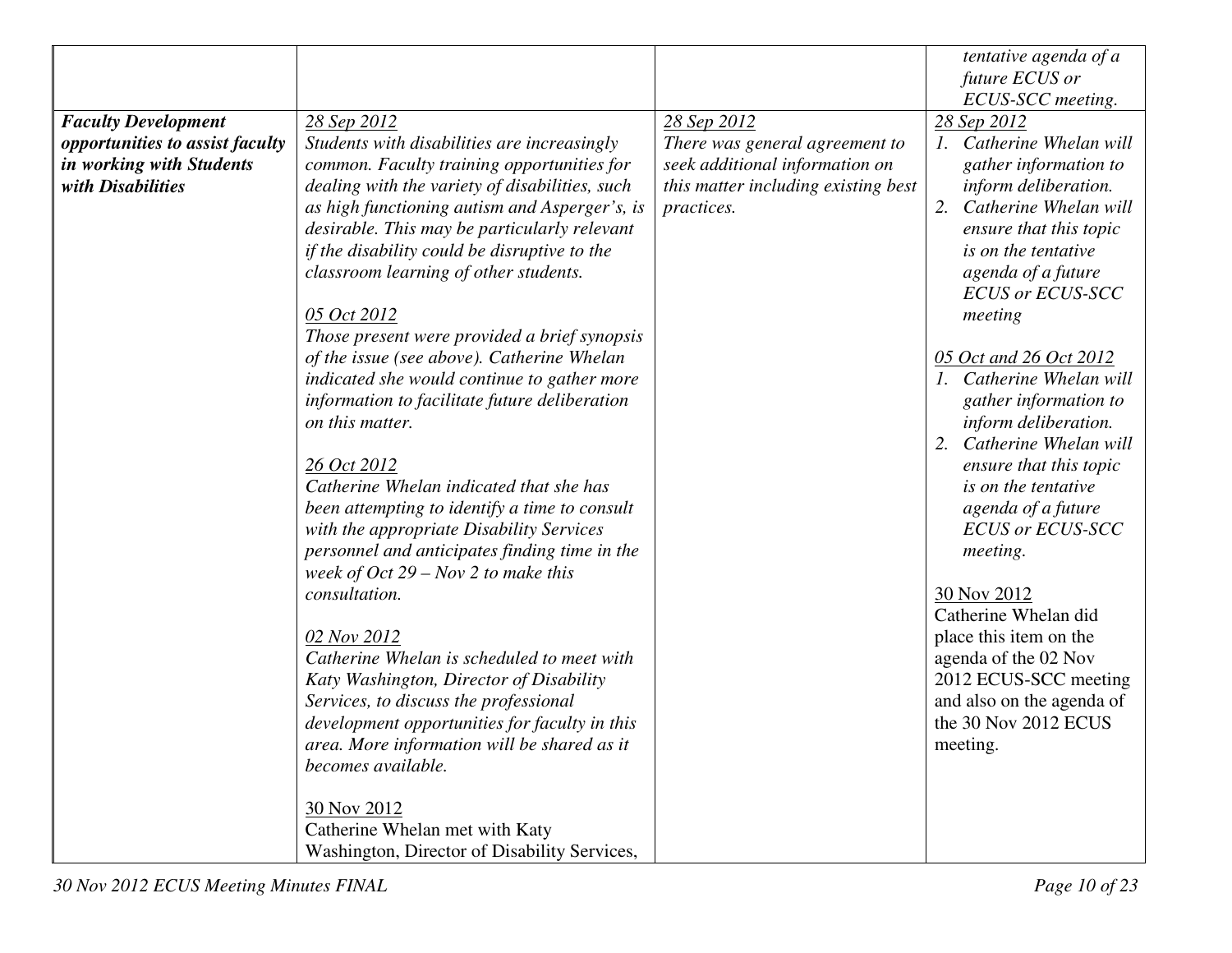|                                     | to discuss development opportunities for       |                                    |                             |
|-------------------------------------|------------------------------------------------|------------------------------------|-----------------------------|
|                                     | faculty in this area. Catherine indicated that |                                    |                             |
|                                     | 1. Katy Washington will attend the Feb         |                                    |                             |
|                                     | 2013 meeting of the University Senate          |                                    |                             |
|                                     | and provide information on development         |                                    |                             |
|                                     | opportunities for faculty.                     |                                    |                             |
|                                     | Katy Washington plans to be more               |                                    |                             |
|                                     | proactive in communicating with the            |                                    |                             |
|                                     | students with disabilities and encourage       |                                    |                             |
|                                     |                                                |                                    |                             |
|                                     | these students to share information with       |                                    |                             |
|                                     | faculty earlier rather than later. Some        |                                    |                             |
|                                     | faculty have expressed a desire of having      |                                    |                             |
|                                     | information prior to the beginning of the      |                                    |                             |
|                                     | semester to be able to plan the ways in        |                                    |                             |
|                                     | which they might accommodate the               |                                    |                             |
|                                     | students with special needs as the course      |                                    |                             |
|                                     | syllabus is in preparation. The intent is to   |                                    |                             |
|                                     | attempt to satisfy this desire.                |                                    |                             |
| <b>University System of Georgia</b> | 28 Sep 2012                                    | 28 Sep 2012                        | 28 Sep 2012                 |
| <b>Faculty Council (USGFC)</b>      | Given that this matter was extending the       | There was general agreement        | 1. Craig Turner will        |
| Representative                      | meeting beyond the usual adjournment time,     | that Standing Committee Chairs     | prepare a summary           |
|                                     | there was agreement the conversation would     | should inform the conversation     | document on this            |
|                                     | be brief. The current selection process of the | on this matter and be consulted at | matter to inform the        |
|                                     | USGFC representative was determined by         | the 5 Oct 2012 ECUS-SCC            | deliberation.               |
|                                     | Motion 1011.EC.001.R to be the selection of    | meeting.                           | Catherine Whelan will<br>2. |
|                                     | the Presiding Officer Elect of the University  |                                    | ensure that this topic      |
|                                     | Senate. Concerns from the recent two           |                                    | is on the tentative         |
|                                     | representatives, Jan Clark and Catherine       |                                    | agenda for the 5 Oct        |
|                                     | Whelan, were that a term of service of a       |                                    | 2012 ECUS-SCC               |
|                                     | single year may be too brief a time to         |                                    | meeting                     |
|                                     | participate meaningfully on the USGFC.         |                                    |                             |
|                                     | Consideration of both a longer term of         |                                    | <u>05 Oct 2012</u>          |
|                                     | service than a single year as well as the      |                                    | 1. Craig Turner did         |
|                                     | addition of the nomination of one or more      |                                    | prepare a summary           |
|                                     | candidates for the USGFC Representative        |                                    | document on USGFC.          |
|                                     | position to the work of the Subcommittee on    |                                    | 2. Catherine did place      |
|                                     | Nominations were proposed for further          |                                    | this item on the            |
|                                     |                                                |                                    | tentative agenda of the     |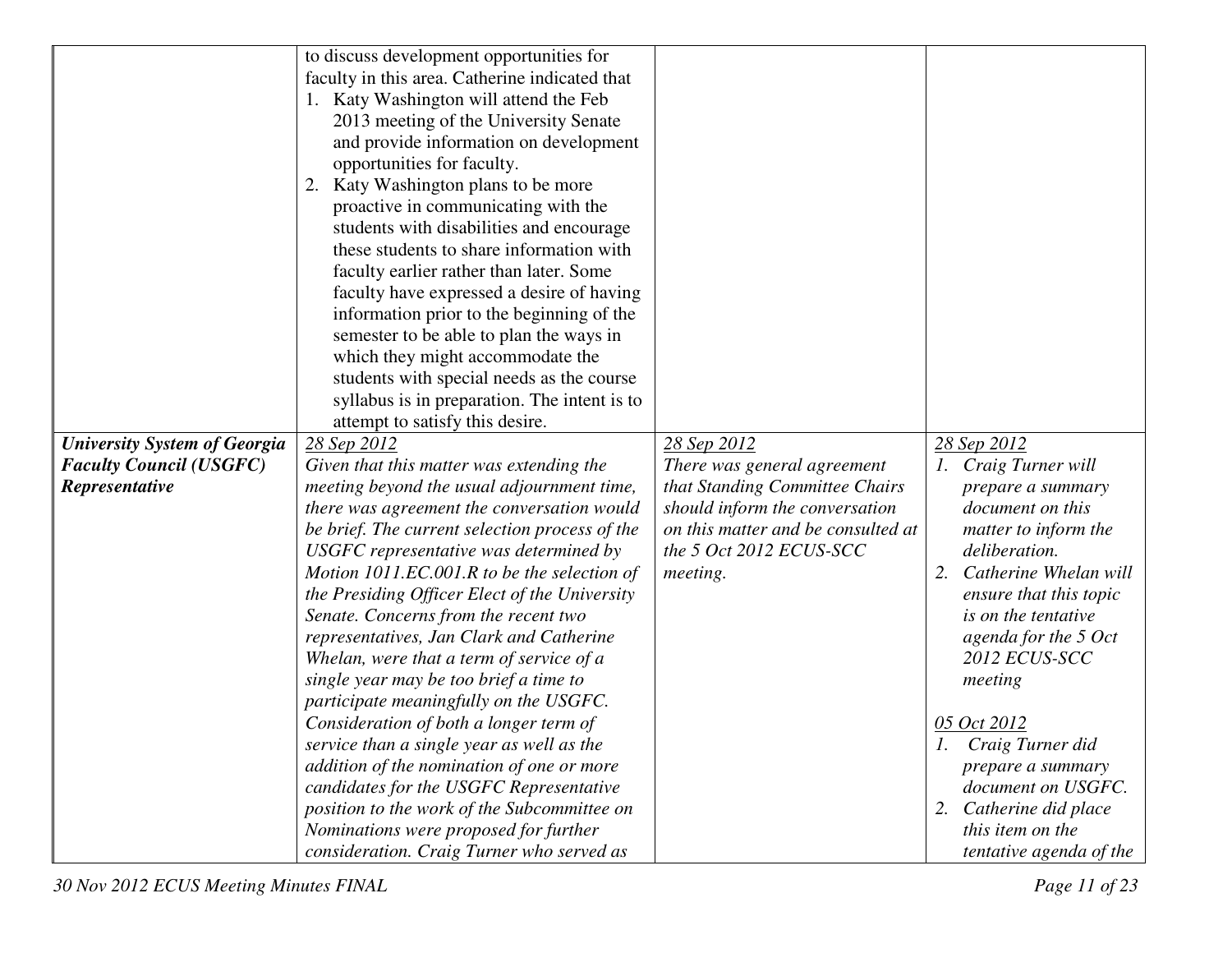| Co-Chair of the USGFC both prior to and        | 05 Oct 2012 ECUS-            |
|------------------------------------------------|------------------------------|
| during the terms of Catherine Whelan and       | SCC meeting.                 |
| Jan Clark was charged to prepare a             | 3. Catherine Whelan to       |
| summary document providing the relevant        | ensure that this topic       |
| details for this USGFC Representative          | is placed on the             |
| <i>position.</i>                               | tentative agenda of the      |
|                                                | 26 Oct 2012 ECUS             |
| 05 Oct 2012                                    | meeting.                     |
| Catherine Whelan provided an overview of       |                              |
| the main points in the USGFC fact sheet that   | 26 Oct 2012                  |
| was prepared by Craig Turner and               | 1. Catherine Whelan did      |
| circulated by email prior to the meeting.      | place this item on the       |
| Suggestions offered at the 28 Sep 2012         | tentative agenda of the      |
| ECUS meeting (see above) were reiterated       | 26 Oct 2012 ECUS             |
| and there was no clear consensus for a         | meeting.                     |
| particular selection process. ECUS was         | 2. Catherine Whelan will     |
| entrusted to continue the deliberation on this | ensure that this topic       |
| matter and again consult Standing              | <i>is on the tentative</i>   |
| Committee Chairs at its discretion.            | agenda of a future           |
|                                                | <b>ECUS or ECUS-SCC</b>      |
| 26 Oct 2012                                    | meeting.                     |
| Given that the 27 Oct 2012 USGFC meeting       |                              |
| will be the first one attended by Lyndall      | 02 Nov 2012                  |
| Muschell, there was agreement to defer the     | Catherine Whelan will        |
| deliberation on this matter so that the        | ensure that this topic is on |
| committee can benefit from Lyndall's           | the tentative agenda of a    |
| perspective after attending a meeting. Craig   | future ECUS or ECUS-         |
| Turner indicated that he would be attending    | SCC meeting.                 |
| this meeting as a guest acknowledging that     |                              |
| Lyndall Muschell is the institutional voting   |                              |
| representative to the USGFC.                   |                              |
|                                                |                              |
| 02 Nov 2012                                    |                              |
| Following her attendance of and report on      |                              |
| the 27 Oct 2012 USGFC meeting, Lyndall         |                              |
| Muschell advocated for consideration of a      |                              |
| longer than one year term of service for the   |                              |
| USGFC representative. Given that there was     |                              |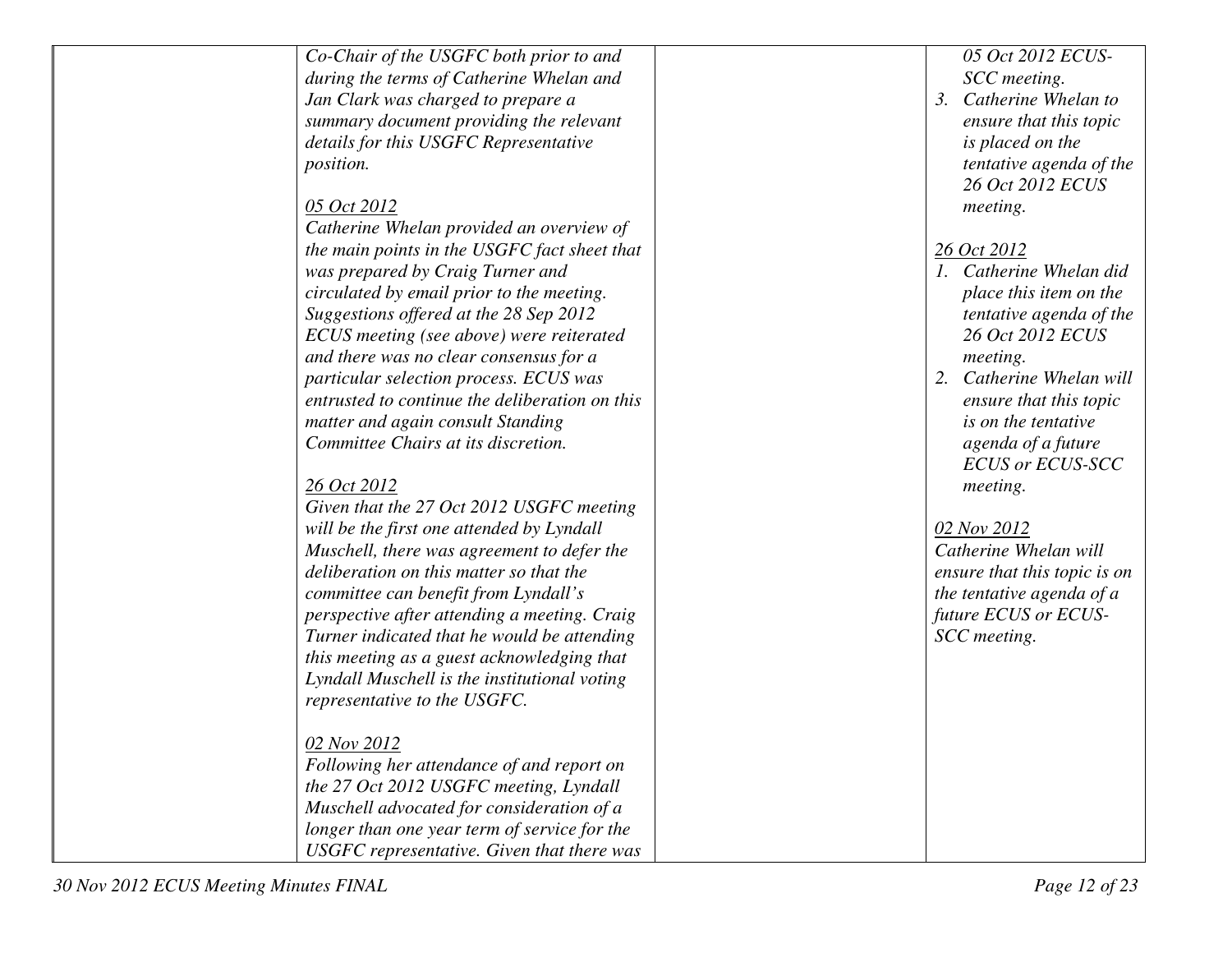| <i>insufficient time to further discuss this matter</i> |  |
|---------------------------------------------------------|--|
| at this meeting, the deliberation will continue         |  |
| $\perp$ at a future meeting of ECUS or ECUS-SCC.        |  |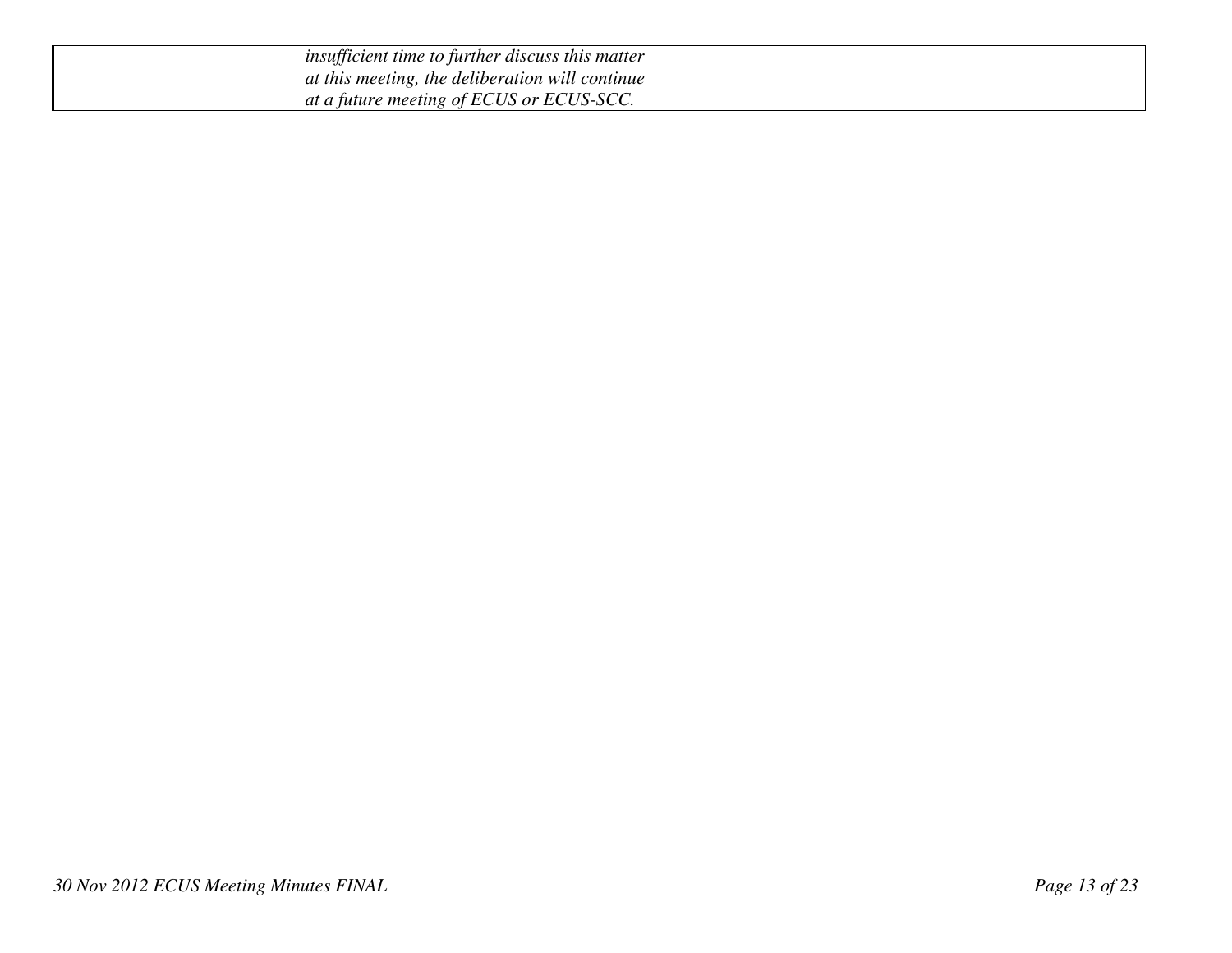| <b>Health Care Network</b>     | 24 Aug 2012                                       | 24 Aug 2012                       | 24 Aug 2012               |
|--------------------------------|---------------------------------------------------|-----------------------------------|---------------------------|
|                                | It was noted that the recent transition to a      | There was agreement that this     | Catherine Whelan to add   |
|                                | new health care providers network has             | matter should be brought to the   | this to 7 Sep 2012 agenda |
|                                | resulted in a smaller pool of in-network          | attention of President Dorman     |                           |
|                                | heath care providers for GC employees.            | and revisited at the 7 Sep 2012   | 7 Sep 2012                |
|                                | Question: Who should take action and what         | ECUS/SCC meeting. This would      | a) Catherine Whelan       |
|                                | action might be taken to affect change and        | facilitate the timely steering of | did add this to the       |
|                                | enlarge the pool of in-network providers?         | this matter to a senate committee | 7 Sep 2012                |
|                                | One opinion was that the USG Presidents           | in the event that action by the   | agenda, however           |
|                                | might be the most effective ambassadors for       | University Senate be deemed       | the consideration         |
|                                | this concern.                                     | necessary or desirable.           | of this item was          |
|                                |                                                   |                                   | postponed to a            |
|                                | 28 Sep 2012                                       |                                   | future meeting.           |
|                                | As Dr. Dorman's service as University             |                                   | b) Catherine Whelan       |
|                                | President had begun 1 Sep 2012, he had not        |                                   | to ensure this item       |
|                                | been present at the 24 Aug 2012 ECUS              |                                   | is added to the           |
|                                | meeting. The aforementioned concern was           |                                   | agenda of a future        |
|                                | rearticulated at this meeting and President       |                                   | ECUS meeting.             |
|                                | Dorman agreed to represent this concern           |                                   |                           |
|                                | with relevant individuals in consultation with    |                                   | 28 Sep 2012               |
|                                | USG staff indicating that he has heard this       |                                   | a) Catherine Whelan       |
|                                | concern expressed a number of times by            |                                   | did add this item to      |
|                                | faculty and staff in the context of his listening |                                   | the 28 Sep 2012           |
|                                | tour. In particular, President Dorman             |                                   | ECUS agenda.              |
|                                | mentioned the July 2012 hire of Marion            |                                   | b) President Dorman       |
|                                | Fedrick as USG Vice Chancellor for Human          |                                   | will represent this       |
|                                | Resources, noting that he planned to consult      |                                   | concern in                |
|                                | with her on this matter.                          |                                   | consultation with         |
|                                |                                                   |                                   | USG staff.                |
| <b>Contingent Faculty</b>      | 1. Craig Turner suggested that the topic of       |                                   | Craig Turner to<br>1.     |
| <b>Participation in Shared</b> | contingent faculty participation in shared        |                                   | locate, identify, and     |
| Governance                     | governance receive consideration by the           |                                   | provide information on    |
|                                | committee at some future meeting.                 |                                   | the AAUP statements       |
|                                | 2. Before consideration of acceptance of          |                                   | that relate to            |
|                                | this suggestion, clarification points were        |                                   | participation of          |
|                                | sought and offered including:                     |                                   | contingent faculty in     |
|                                | a. Who are the contingent faculty? The            |                                   | shared governance         |
|                                | category of contingent faculty is used            |                                   | that might inform this    |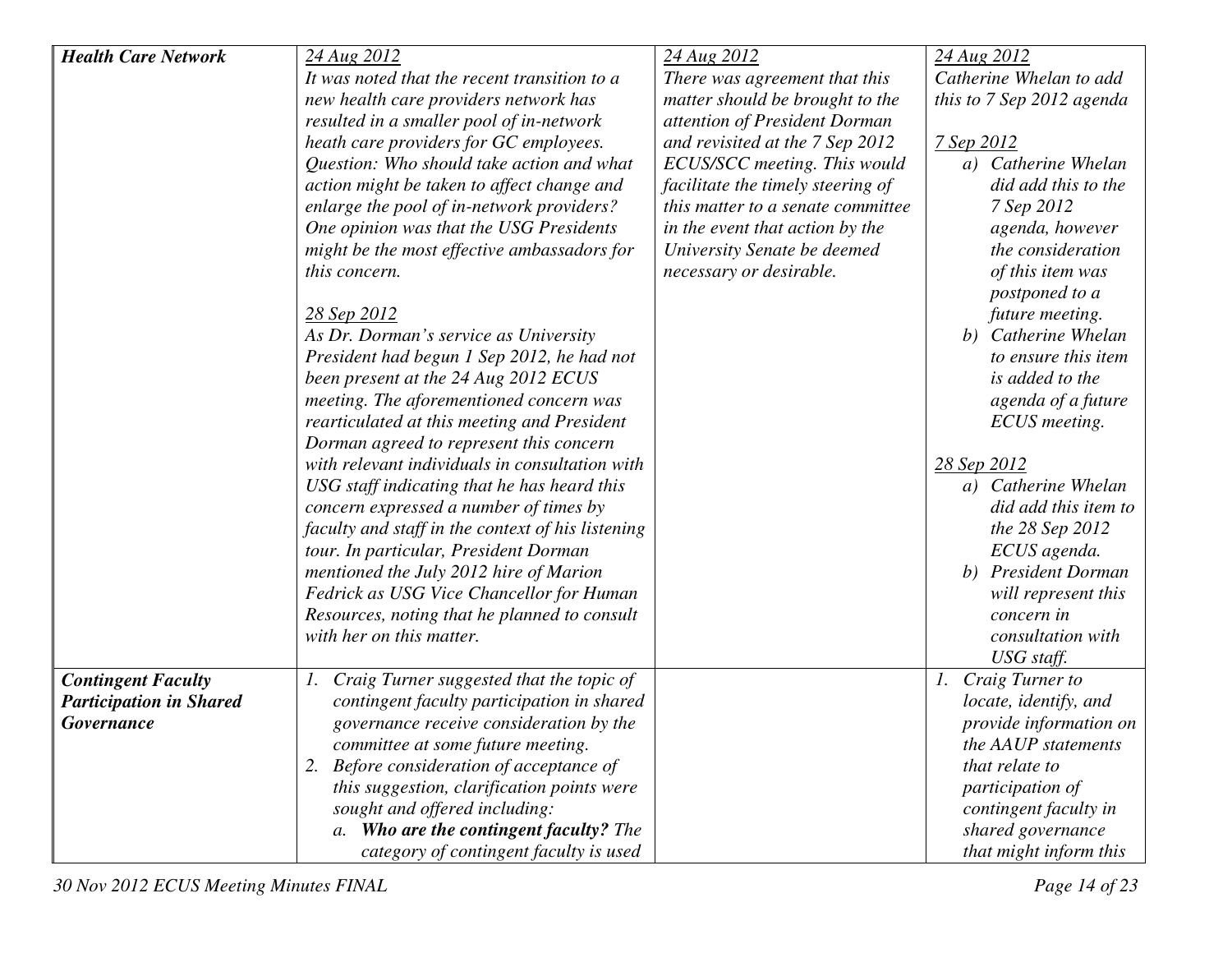| to refer to all non-tenure track          | deliberation.                 |
|-------------------------------------------|-------------------------------|
| <i>faculty.</i>                           | 2. Catherine Whelan will      |
| b. What is the current participation of   | ensure that this topic        |
| the contingent faculty in shared          | is on the tentative           |
| governance? The current eligibility       | agenda of a future            |
| requirements for service as an elected    | <b>ECUS or ECUS-SCC</b>       |
| faculty senator are membership in the     | meeting.                      |
| corps of instruction and at least two     |                               |
| years at Georgia College at the start     | 30 Nov 2012                   |
| of the term of service. Thus, some of     | Craig Turner has located,     |
| the existing university contingent        | identified and provided       |
| faculty are eligible to serve as elected  | information on the AAUP       |
| faculty senators, specifically those      | statements that relate to     |
| holding appointments as lecturers,        | participation of contingent   |
| senior lecturers and instructors.         | faculty in shared             |
| c. Is there any external guidance on      | governance to the             |
| best practice of such participation?      | <b>Executive Committee by</b> |
| Yes, the American Association of          | email on 18 Nov 2012.         |
| University Professors (AAUP) has          |                               |
| statements on contingent faculty          |                               |
| participation in shared governance        |                               |
| that could inform this deliberation.      |                               |
| 3. An observation was made expressing     |                               |
| appreciation with both the current and    |                               |
| historical level of participation in the  |                               |
| university shared governance by those     |                               |
| holding the university president and      |                               |
| provost positions. In particular, there   |                               |
| was appreciation expressed to both        |                               |
| Interim Provost Liao-Troth and President  |                               |
| Dorman for their participation and        |                               |
| commitment to shared governance.          |                               |
| 4. There was general agreement to accept  |                               |
| the suggestion and to further discuss the |                               |
| topic of contingent faculty participation |                               |
| in shared governance at some future       |                               |
| meeting.                                  |                               |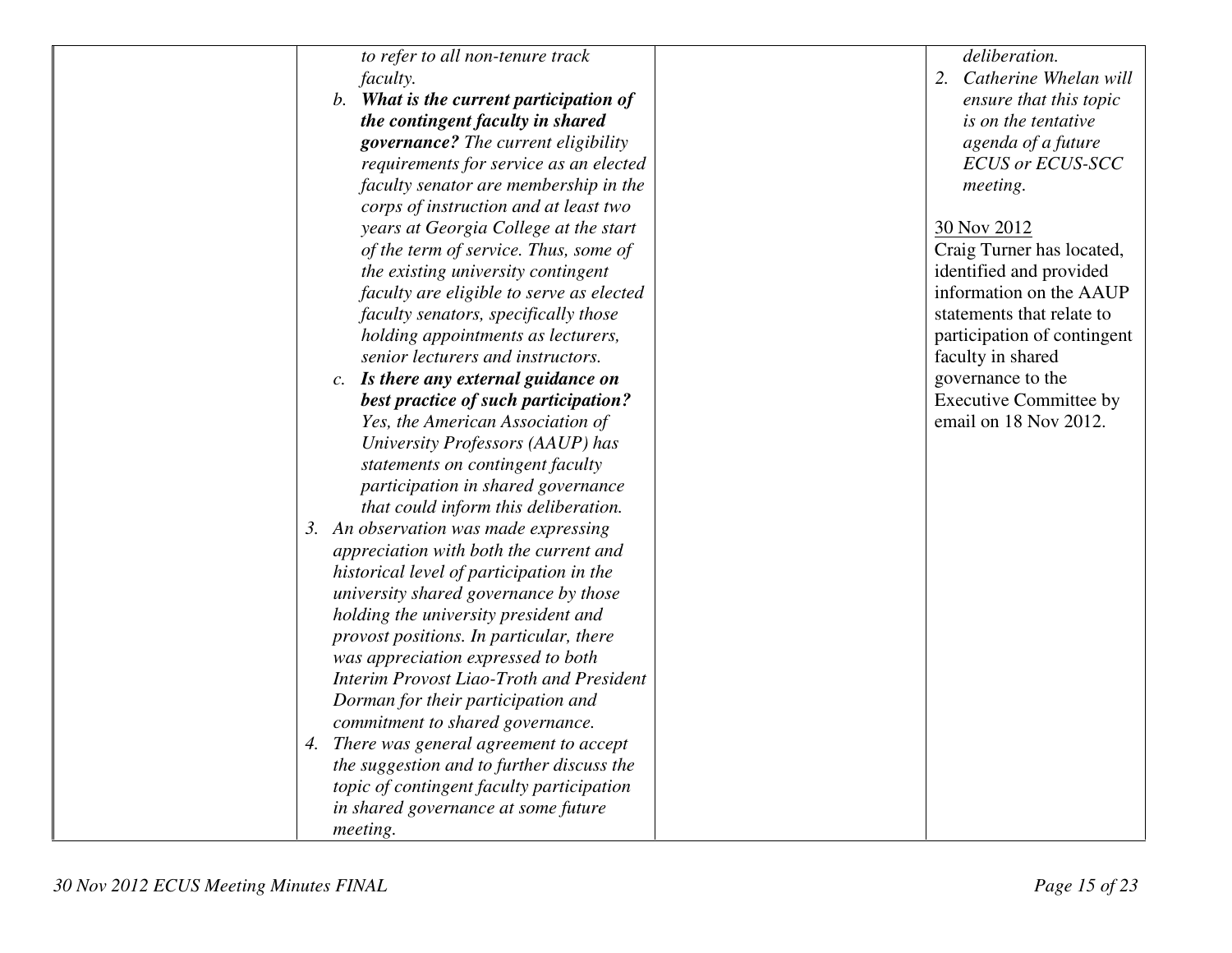| <b>VII. New Business</b>        |                                             |                                        |
|---------------------------------|---------------------------------------------|----------------------------------------|
| Actions/Recommendations         |                                             |                                        |
| <b>University Senate Agenda</b> | 02 Nov 2012                                 | 02 Nov 2012                            |
| and Minutes Review              | 1. Tentative Agenda 16 Nov 2012: Based      | a) Catherine Whelan will               |
|                                 | on the committee reports given earlier in   | draft the tentative                    |
|                                 | the meeting, there will be four or five     | agenda of the 16 Nov                   |
|                                 | motions on the agenda of the 16 Nov         | 2012 meeting of the                    |
|                                 | 2012 meeting of the University Senate.      | University Senate.                     |
|                                 | a. APC: Syllabus Repository,                | b) Motions to be entered               |
|                                 | b. CAPC: Substantive Change Policy,         | into the online motion                 |
|                                 | Global Overlay and Study Abroad,            | database by APC and                    |
|                                 | Global Overlay and the Core, and            | CAPC.                                  |
|                                 | possibly MAT in Early Childhood             | Motion text and the<br>c)              |
|                                 | Committee and administrative reports        | supporting documents                   |
|                                 | will also be agenda items. Catherine        | for the APC motion                     |
|                                 | Whelan may again invite particular          | and the CAPC motions                   |
|                                 | administrators to attend the 16 Nov         | that are scheduled to                  |
|                                 | 2012 university senate meeting. The         | be on the tentative                    |
|                                 | intent is to assist in the face to names    | agenda of the 16 Nov                   |
|                                 | association of these individuals by         | 2012 meeting of the                    |
|                                 | members of the University Senate.           | University Senate to                   |
|                                 | 2. A draft of the university senate minutes | be emailed to                          |
|                                 | for the 19 Oct 2012 meeting was             | Catherine Whelan by                    |
|                                 | circulated to the attendees prior to the    | Bryan Marshall and                     |
|                                 | meeting. One amendment to the Interim       | Cara Meade,                            |
|                                 | Provost clarifications on faculty status    | respectively.                          |
|                                 | was offered to correct the specification of | Craig Turner will<br>$\left( d\right)$ |
|                                 | a timeline detail, specifically to replace  | distribute to the                      |
|                                 | "summer of 2012" with "spring of 2012"      | university senators the                |
|                                 | in the context of the President's Cabinet   | draft university senate                |
|                                 | work. The draft minutes were approved       | minutes (as amended)                   |
|                                 | as amended for distribution to the          | for the $19$ Oct $2012$                |
|                                 | university senators for review.             | meeting providing the                  |
|                                 |                                             | university senators an                 |
|                                 |                                             | opportunity to review                  |
|                                 |                                             | these minutes.                         |
|                                 |                                             |                                        |
|                                 |                                             | 30 Nov 2012                            |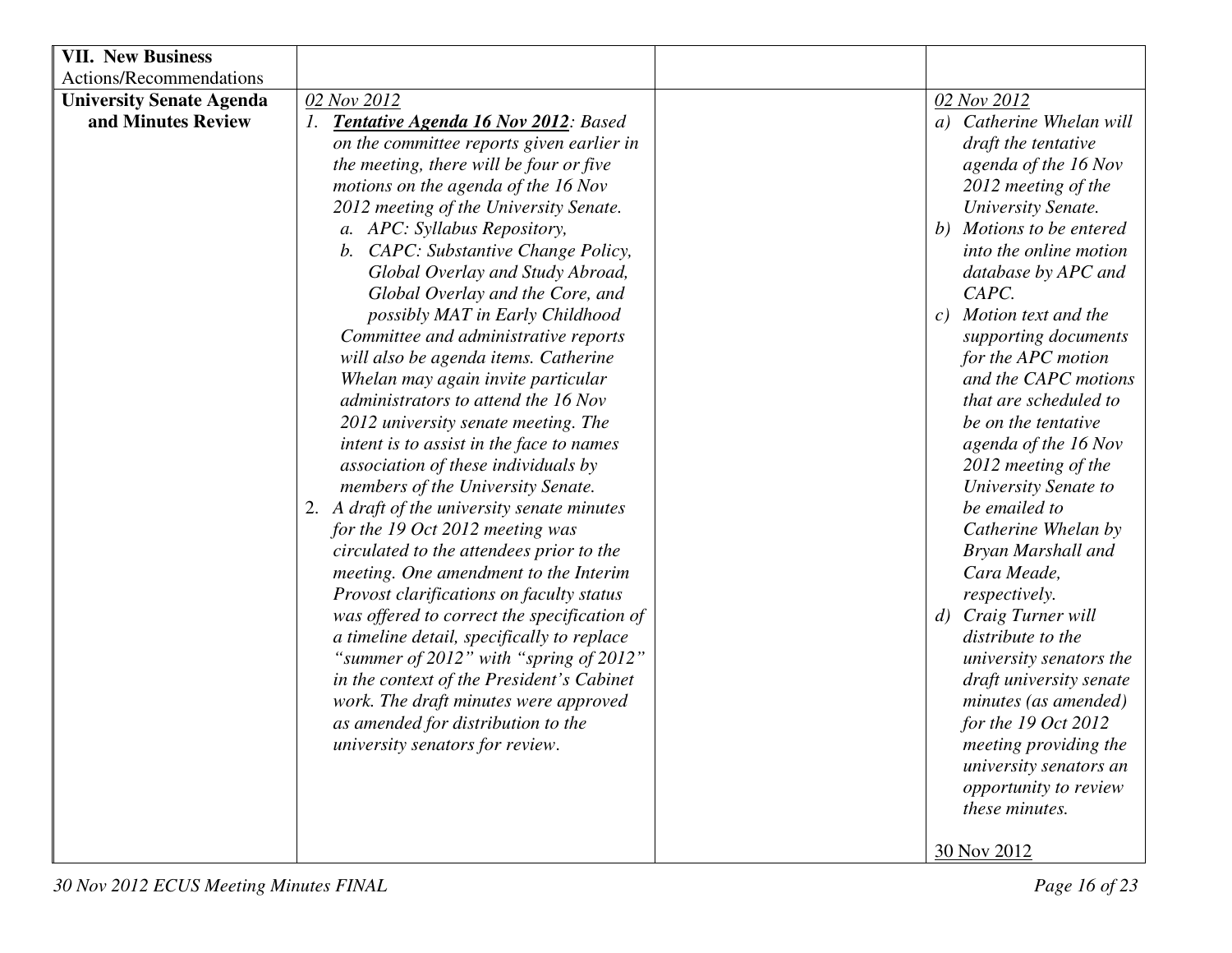|  | Catherine Whelan did<br>a. |
|--|----------------------------|
|  | draft the tentative        |
|  | agenda of the 16 Nov       |
|  | 2012 meeting of the        |
|  | University Senate.         |
|  | b. APC and CAPC            |
|  | motions were entered       |
|  | into the online motion     |
|  | database.                  |
|  | Bryan Marshall and<br>c.   |
|  | Cara Meade did email       |
|  | motion text and the        |
|  | supporting documents       |
|  | for APC and CAPC           |
|  | motions, respectively,     |
|  | to Catherine Whelan.       |
|  | d. Craig Turner did        |
|  | distribute minutes for     |
|  | the 19 Oct 2012            |
|  | meeting of the             |
|  | University Senate to       |
|  | university senators for    |
|  | their review.              |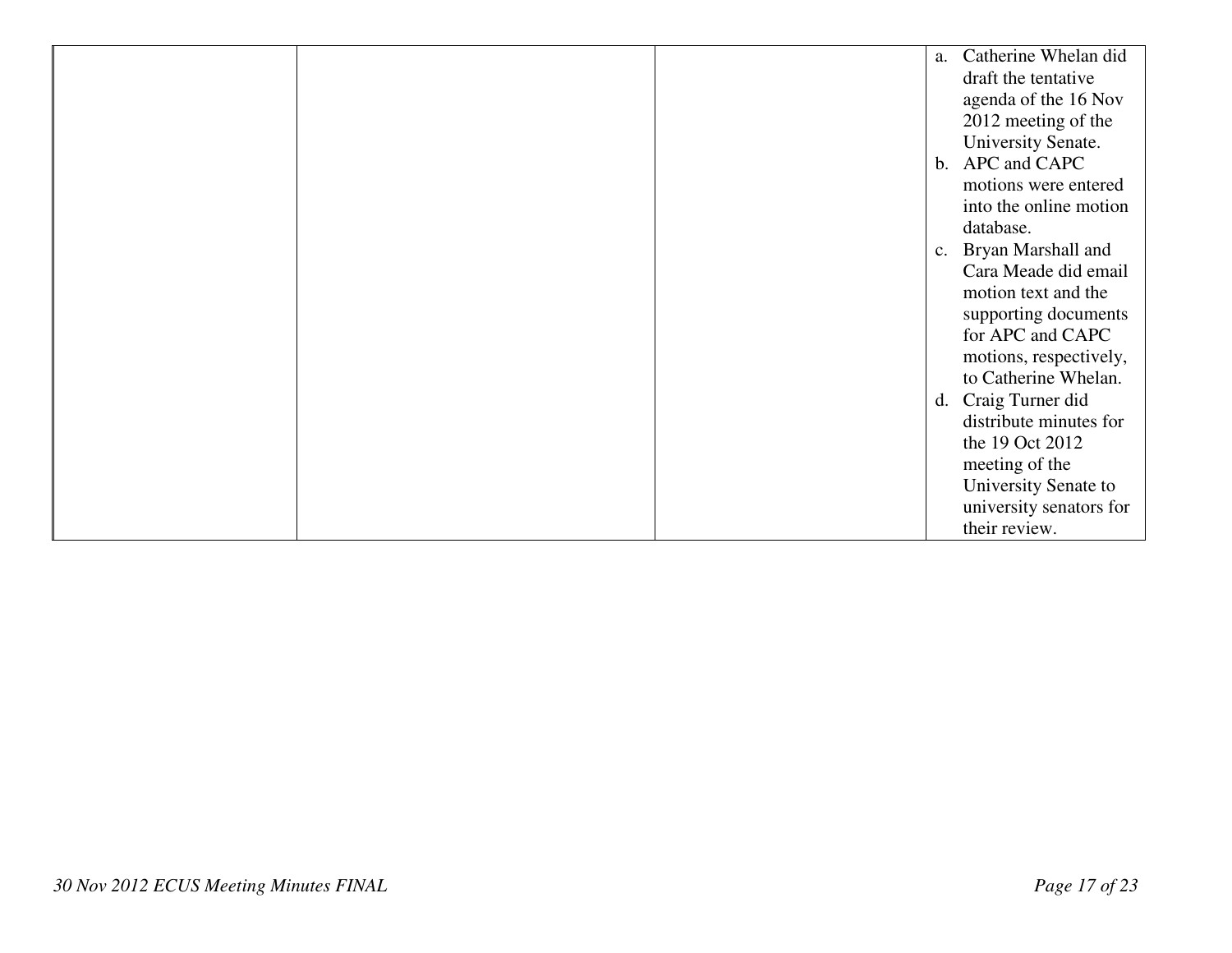| <b>Replacement of an Elected</b><br>Section II.1.B of the University<br>Beauty Bragg is taking a professional leave                                                     | Catherine Whelan will                           |
|-------------------------------------------------------------------------------------------------------------------------------------------------------------------------|-------------------------------------------------|
| <b>Faculty Senator</b><br>in the Spring 2013 semester and as a result<br>Senate Bylaws requires that                                                                    | enter the SCoN motion<br>into the online motion |
| has resigned her positions as elected faculty<br>vacancies or resignations that                                                                                         |                                                 |
| senator and voting member of FAPC<br>occur during a term of service                                                                                                     | database including the                          |
| effective 1 Jan 2013. In this case, the<br>shall be filled for the remainder<br>documents.                                                                              | relevant supporting                             |
| constituency of this elected faculty senator<br>of that term following the process<br>position is the Department of English and<br>used in the original election,<br>2. | Lyndall Muschell, as                            |
| Rhetoric and they have elected Alex Blazer<br>selection or appointment. This                                                                                            | Chair of SCoN, will                             |
| to complete the 2010-2013 term of service<br>requirement calls for a SCoN                                                                                               | present the motion at                           |
| motion for consideration by the<br>the 18 Jan 2013<br>for the elected faculty senator position as                                                                       |                                                 |
| well as to complete the 2012-2013 term of<br>university senate at its next (18)<br>meeting of the                                                                       |                                                 |
| service as a voting member of FAPC.<br>Jan 2013) meeting detailing the                                                                                                  | University Senate.                              |
| change in memberships made to                                                                                                                                           |                                                 |
| the committee composition to                                                                                                                                            |                                                 |
| replace Beauty Bragg.                                                                                                                                                   |                                                 |
| <b>Term Limits for Elected</b><br>1. For the last several years, there has been<br>Catherine Whelan agreed to<br>1.                                                     | Catherine Whelan will                           |
| <b>Faculty Senator Positions</b><br>an extremely brief recurring conversation<br>draft a statement on term                                                              | draft a statement on                            |
| within the Subcommittee on Nominations<br>limits for elected faculty<br>on the University Senate                                                                        | term limits for elected                         |
| senator positions for<br>(late in March or early April) on<br>faculty senator                                                                                           |                                                 |
| circulation and review by the<br>instituting term limits for elected faculty                                                                                            | positions and circulate                         |
| senator positions. This is usually brought<br><b>Executive Committee and</b>                                                                                            | this statement to the                           |
| up and then it is noted there is not time to<br>presentation to the                                                                                                     | <b>Executive Committee</b>                      |
| University Senate at its 18<br>consider it as the senate year is nearly at                                                                                              | for review prior to                             |
| an end. There have been concerns<br>Jan 2013 meeting.                                                                                                                   | presenting it to the                            |
| expressed to Catherine Whelan from                                                                                                                                      | University Senate at                            |
| its 18 Jan 2013<br>representatives from five different                                                                                                                  |                                                 |
| departments for consideration of term<br>meeting.                                                                                                                       |                                                 |
| limits. The rationale offered for term                                                                                                                                  |                                                 |
| limits were either that an existing                                                                                                                                     |                                                 |
| incumbent continues to be re-elected (or                                                                                                                                |                                                 |
| in some cases re-appointed) even though                                                                                                                                 |                                                 |
| others are interested and willing to serve                                                                                                                              |                                                 |
| and some elected faculty senators would                                                                                                                                 |                                                 |
| like to be able to say something like "I'd"                                                                                                                             |                                                 |
| be willing to serve again, but there are                                                                                                                                |                                                 |
| term limits. All good things must end."<br>2. Points of conversation by those present                                                                                   |                                                 |
| included agreement with the idea of term                                                                                                                                |                                                 |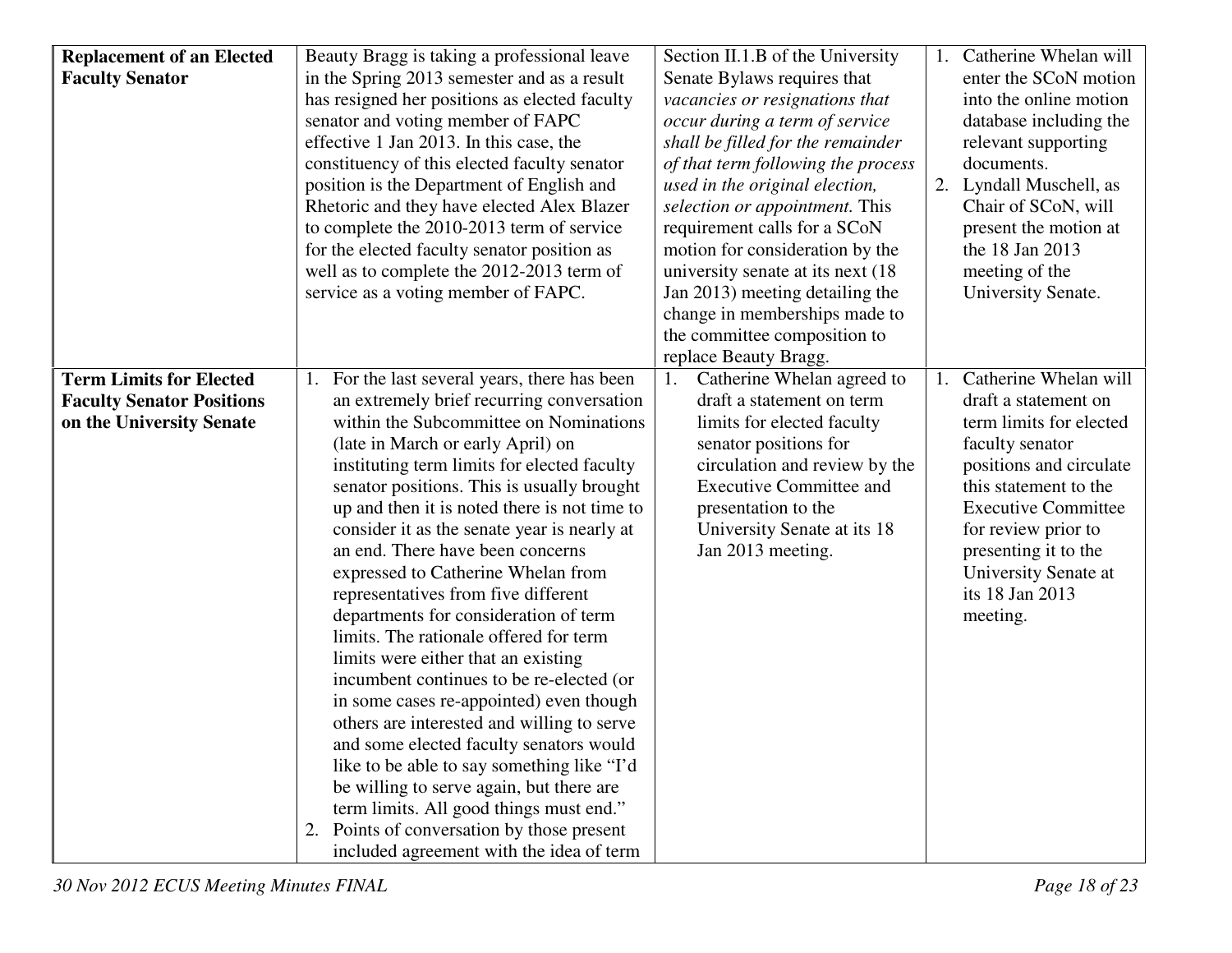| limits as well as reluctance to impose the<br>term limits at the university level as the<br>democratic process should handle this<br>and there is also advantages to having<br>members with institutional memory of<br>the university and senate serving on the<br>university senate.<br>3. A perspective that term limits were part<br>of the election procedure set at the<br>academic unit level was offered. This<br>would suggest that the faculty of an<br>academic unit could apply term limits as<br>part of setting the election procedures for<br>the academic unit. This perspective |  |
|-------------------------------------------------------------------------------------------------------------------------------------------------------------------------------------------------------------------------------------------------------------------------------------------------------------------------------------------------------------------------------------------------------------------------------------------------------------------------------------------------------------------------------------------------------------------------------------------------|--|
| seemed to resonate with those present.                                                                                                                                                                                                                                                                                                                                                                                                                                                                                                                                                          |  |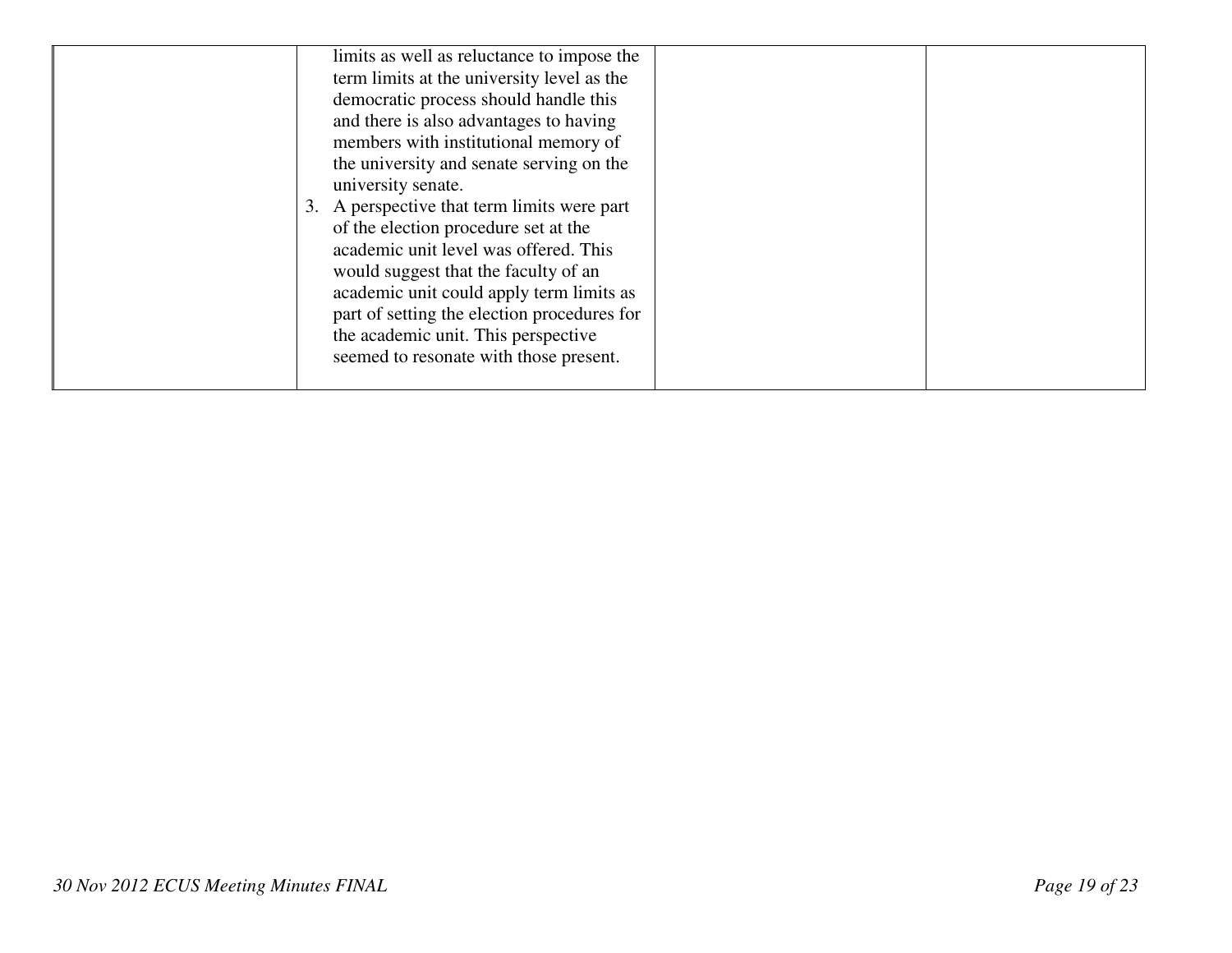| <b>Faculty Friday (Social)</b> | An observation was made that there hadn't      | Catherine Whelan agreed to        | Catherine Whelan will      |
|--------------------------------|------------------------------------------------|-----------------------------------|----------------------------|
|                                | been another Faculty Friday (reception for all | consult President Dorman on the   | consult with President     |
|                                | university faculty) since the one sponsored    | feasibility of sponsoring another | Dorman on the feasibility  |
|                                | by President Dorman on the Friday before       | faculty reception.                | of sponsoring another      |
|                                | Fall Break. There was general agreement that   |                                   | faculty reception.         |
|                                | it would be good to explore the feasibility of |                                   |                            |
|                                | having these receptions recur more regularly.  |                                   |                            |
| <b>Naming of the Core</b>      | Catherine Whelan had received a memo from      |                                   | Catherine Whelan will      |
| Curriculum                     | Subcommittee on Core Curriculum (SoCC)         |                                   | invite John Swinton to     |
|                                | Chair John Swinton proposing the formal        |                                   | attend the 7 Dec 2012      |
|                                | application of the name CUBE to the            |                                   | meeting of the Executive   |
|                                | Georgia College Core Curriculum (GCCC or       |                                   | Committee and Standing     |
|                                | G C-cubed). due to the trio of C's. There was  |                                   | <b>Committee Chairs to</b> |
|                                | concern by SoCC that this name had not been    |                                   | further discuss the SoCC   |
|                                | formally approved by university governance.    |                                   | proposal to name the core. |
| <b>Governance Calendar and</b> | Catherine Whelan reminded the members of       |                                   | Catherine Whelan will      |
| <b>Governance Retreat</b>      | the Executive Committee that ECUS should       |                                   | ensure that these topics   |
| <b>Planning Committee</b>      | 1. seek volunteers to serve on the             |                                   | (governance calendar and   |
|                                | <b>Governance Retreat Planning</b>             |                                   | governance retreat         |
|                                | Committee to plan the 2013                     |                                   | planning committee)        |
|                                | governance retreat and                         |                                   | receive consideration by   |
|                                | 2. begin to prepare a draft the 2013-          |                                   | the Executive Committee.   |
|                                | 2014 governance calendar.                      |                                   |                            |
| <b>VIII. Next Meeting</b>      |                                                |                                   |                            |
| (Tentative Agenda, Calendar)   |                                                |                                   |                            |
| 1. Calendar                    | 7 Dec 2012 @ 2pm ECUS/SCC Parks 301            |                                   |                            |
|                                | 18 Jan 2013 @ 2pm Univ. Senate A&S 2-72        |                                   |                            |
|                                | 25 Jan 2013 @ 2pm Uni. Senate committees       |                                   |                            |
| 2. Tentative Agenda            | Some of the deliberation today generated       |                                   | Catherine Whelan will      |
|                                | tentative agenda items for future ECUS and     |                                   | ensure that such items are |
|                                | ECUS-SCC meetings.                             |                                   | added to agendas of the    |
|                                |                                                |                                   | appropriate ECUS and/or    |
|                                |                                                |                                   | ECUS-SCC meetings.         |
| IX. Adjournment                | As there was no further business to consider,  | The motion to adjourn was         |                            |
|                                | a motion to adjourn was made and seconded.     | approved and the meeting          |                            |
|                                |                                                | adjourned at 3:21 pm.             |                            |

**Distribution:**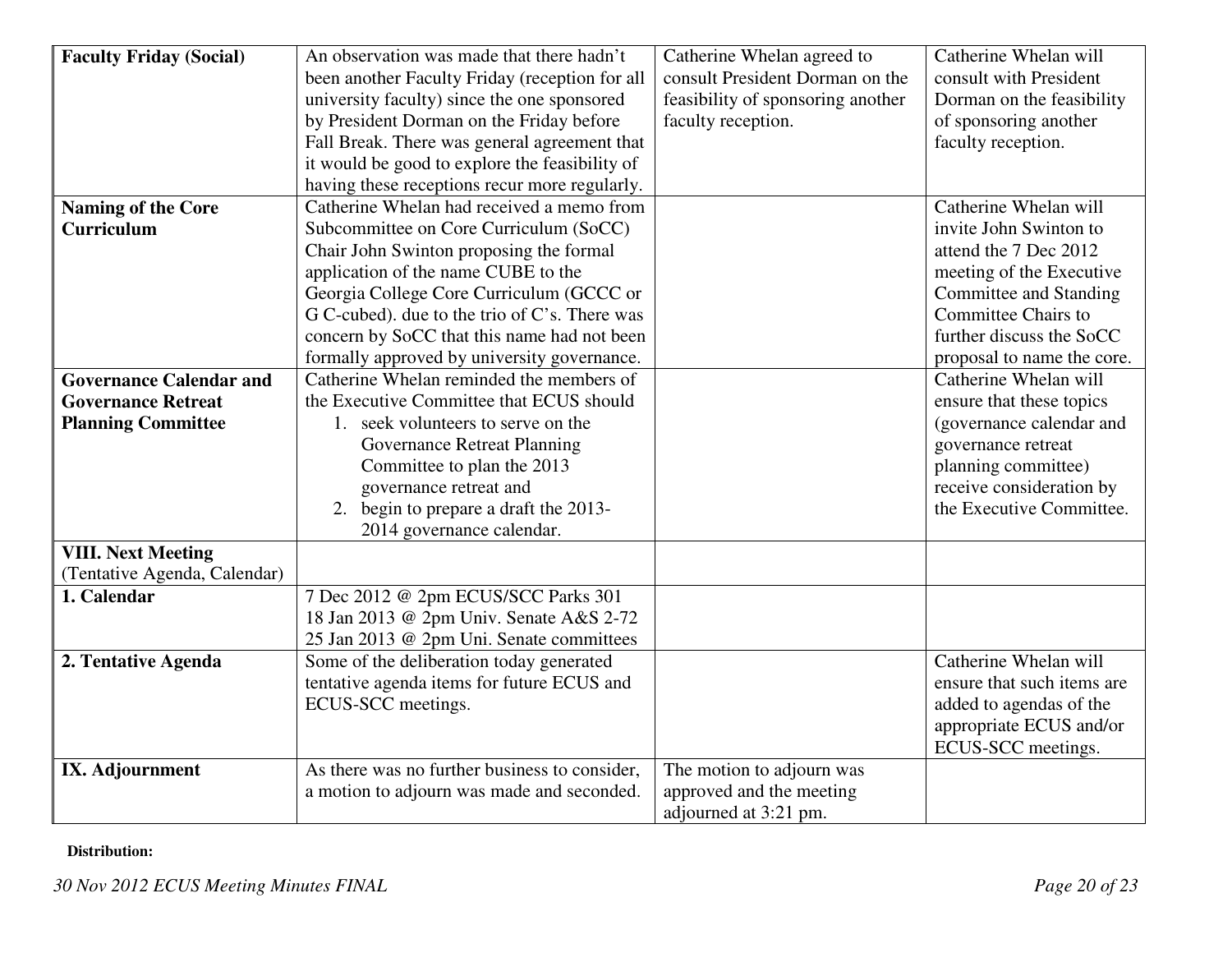**Approved by:**<br> **Committee Chairperson (Including this Approval by chair at committee discretion)**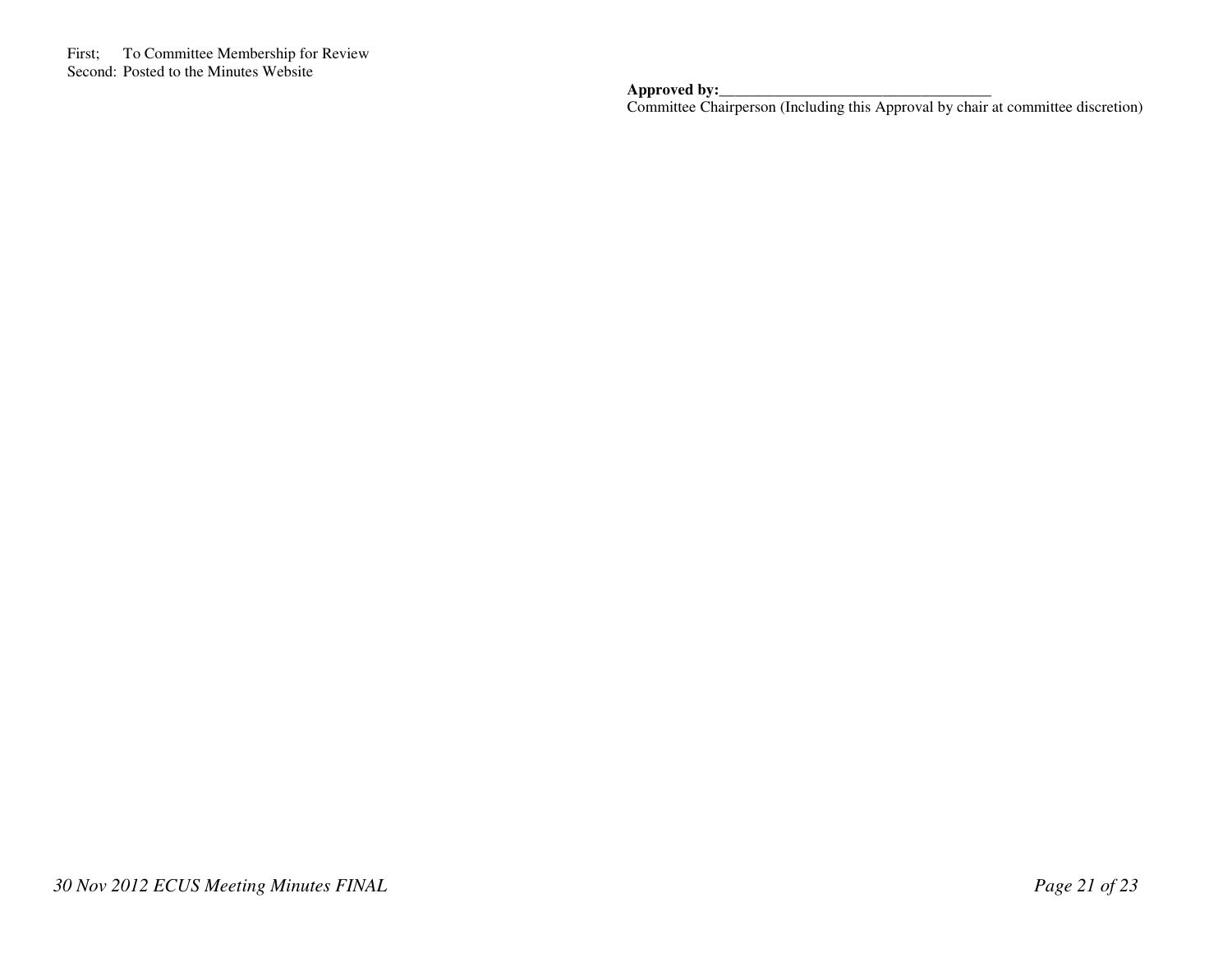## **COMMITTEE NAME:** <sup>E</sup>XECUTIVE COMMITTEE OF THE UNIVERSITY SENATE (ECUS) **COMMITTEE OFFICERS:** <sup>C</sup>ATHERINE WHELAN (CHAIR), <sup>L</sup>YNDALL MUSCHELL (VICE-CHAIR) <sup>C</sup>RAIG TURNER (SECRETARY**) ACADEMIC YEAR:** 2011-2012

#### **AGGREGATE MEMBER ATTENDANCE AT COMMITTEE MEETINGS FOR THE ACADEMIC YEAR: "P" denotes Present, "A" denotes Absent, "R" denotes Regrets, "N/A" denotes Not Applicable (not on committee)**

| EFS = Elected Faculty Senator;<br>Acronyms |                                                                                                                                     |            |                |            |            |  |  |  |
|--------------------------------------------|-------------------------------------------------------------------------------------------------------------------------------------|------------|----------------|------------|------------|--|--|--|
|                                            | $CoAS = College$ of Arts & Sciences, $CoB = College$ of Business; $CoE = College$ of Education; $CoHS = College$ of Health Sciences |            |                |            |            |  |  |  |
| <b>Meeting Dates</b>                       |                                                                                                                                     | $08-24-12$ | $09 - 28 - 12$ | $10-26-12$ | $11-30-12$ |  |  |  |
| <b>Janet Clark</b>                         |                                                                                                                                     | P          | P              | P          | P          |  |  |  |
|                                            | EFS; CoAS; ECUS Chair Emeritus                                                                                                      |            |                |            |            |  |  |  |
| <b>Steve Dorman</b>                        |                                                                                                                                     | N/A        | P              | P          | P          |  |  |  |
| <b>University President</b>                |                                                                                                                                     |            |                |            |            |  |  |  |
| Paul Jones                                 |                                                                                                                                     | R          | N/A            | N/A        | N/A        |  |  |  |
| <b>Interim University President</b>        |                                                                                                                                     |            |                |            |            |  |  |  |
| Joshua Kitchens                            |                                                                                                                                     | P          | P              | P          | R          |  |  |  |
| EFS; Library                               |                                                                                                                                     |            |                |            |            |  |  |  |
| Matthew Liao-Troth                         |                                                                                                                                     | P          | R              | P          | P          |  |  |  |
| <b>Interim Provost</b>                     |                                                                                                                                     |            |                |            |            |  |  |  |
| Deborah MacMillan                          |                                                                                                                                     | P          | P              | P          | P          |  |  |  |
| EFS; CoHS                                  |                                                                                                                                     |            |                |            |            |  |  |  |
| Lyndall Muschell                           |                                                                                                                                     | P          | P              | P          | P          |  |  |  |
|                                            | EFS; CoE; ECUS Vice-Chair                                                                                                           |            |                |            |            |  |  |  |
| Craig Turner                               |                                                                                                                                     | P          | P              | P          | P          |  |  |  |
| EFS; CoAS; ECUS Secretary                  |                                                                                                                                     |            |                |            |            |  |  |  |
| Catherine Whelan<br>R                      |                                                                                                                                     | P          | P              | P          |            |  |  |  |
| EFS; CoB; ECUS Chair                       |                                                                                                                                     |            |                |            |            |  |  |  |
|                                            |                                                                                                                                     |            |                |            |            |  |  |  |
|                                            |                                                                                                                                     |            |                |            |            |  |  |  |